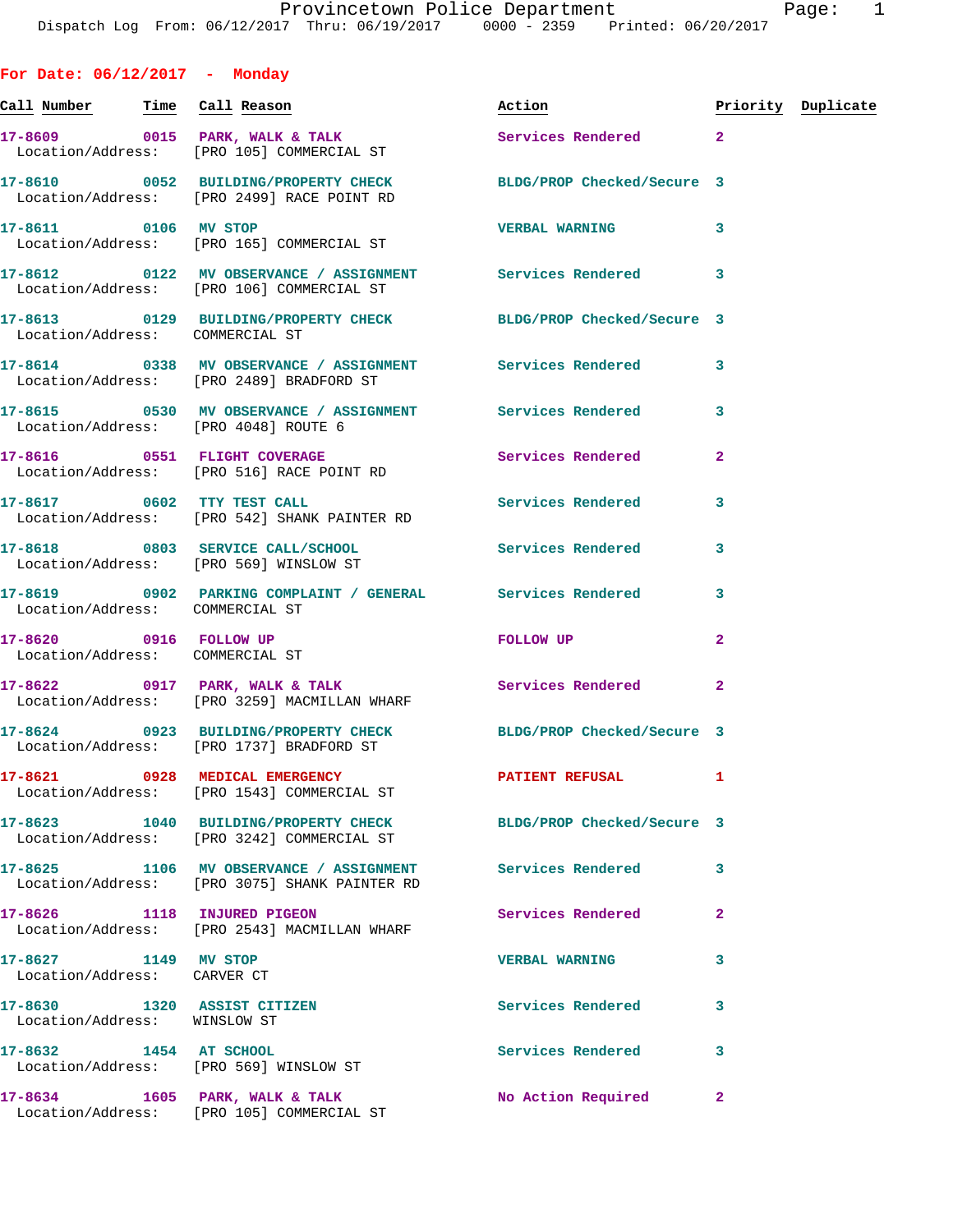|                                      | Provincetown Police Department                                                                                    |                           |                | Page: 2 |  |
|--------------------------------------|-------------------------------------------------------------------------------------------------------------------|---------------------------|----------------|---------|--|
|                                      | Dispatch Log From: 06/12/2017 Thru: 06/19/2017 0000 - 2359 Printed: 06/20/2017                                    |                           |                |         |  |
|                                      | 17-8635 1606 COMPLAINT Services Rendered 3<br>Location/Address: [PRO 542] SHANK PAINTER RD                        |                           |                |         |  |
|                                      | 17-8637 1641 LIFT ASSIST 17-8637 Services Rendered 1<br>Location/Address: [PRO 1109] SOMERSET RD                  |                           |                |         |  |
|                                      | 17-8638 1656 MV OBSERVANCE / ASSIGNMENT Services Rendered<br>Location/Address: SHANK PAINTER RD + JEROME SMITH RD |                           | 3              |         |  |
|                                      | 17-8639 1704 ELEVATOR PROBLEM<br>Location/Address: [PRO 357] COMMERCIAL ST                                        | Services Rendered 1       |                |         |  |
|                                      | 17-8641 1717 ASSIST CITIZEN<br>Location/Address: [PRO 1952] COMMERCIAL ST                                         | Services Rendered 3       |                |         |  |
|                                      | 17-8642 1735 BUILDING/PROPERTY CHECK BLDG/PROP Checked/Secure 3<br>Location/Address: [PRO 1646] WINSLOW ST        |                           |                |         |  |
|                                      | 17-8644 1744 MISSING SAMGSUNG PHONE<br>Location/Address: [PRO 2702] COMMERCIAL ST                                 | Investigated 3            |                |         |  |
|                                      | 17-8645 1831 BUILDING/PROPERTY CHECK BLDG/PROP Checked/Secure 3<br>Location/Address: [PRO 3033] COMMERCIAL ST     |                           |                |         |  |
|                                      | 17-8646 1847 FOUND NC LIC<br>Location/Address: [PRO 210] COMMERCIAL ST                                            | Services Rendered 3       |                |         |  |
|                                      | 17-8647 1852 ANIMAL CALL<br>Location/Address: [PRO 2489] BRADFORD ST                                              | Services Rendered         | $\overline{2}$ |         |  |
| Refer To $P/C$ : 17-83-AR            | 17-8649 2039 MEDICAL EMERGENCY Services Rendered 1<br>Location/Address: [PRO 542] SHANK PAINTER RD                |                           |                |         |  |
|                                      | 17-8650 2051 BUILDING/PROPERTY CHECK BLDG/PROP Checked/Secure 3<br>Location/Address: [PRO 3242] COMMERCIAL ST     |                           |                |         |  |
|                                      | 17-8651 2125 MEDICAL EMERGENCY<br>Location/Address: [PRO 3010] COMMERCIAL ST                                      | Transported to Hospital 1 |                |         |  |
|                                      | 17-8652 2140 BUILDING/PROPERTY CHECK BLDG/PROP Checked/Secure 3<br>Location/Address: [PRO 58] BRADFORD ST         |                           |                |         |  |
|                                      | 17-8653 2140 ANIMAL CALL<br>Location/Address: [PRO 2492] WINSLOW ST                                               | Services Rendered         | $\mathbf{2}$   |         |  |
|                                      | 17-8654 2226 MV COMPLAINT<br>Location/Address: [PRO 3300] FRANKLIN ST                                             | <b>GONE ON ARRIVAL</b>    | $\mathbf{2}$   |         |  |
| 17-8655 2322 LOBBY TRAFFIC           | Location/Address: [PRO 542] SHANK PAINTER RD                                                                      | Services Rendered 3       |                | 23      |  |
|                                      | 17-8656 2335 CROWDS/OVERCROWDING<br>Location/Address: [PRO 204] COMMERCIAL ST                                     | Services Rendered         | $\mathbf{2}$   |         |  |
| Location/Address: [PRO 3287] ROUTE 6 | 17-8657 2344 BUILDING/PROPERTY CHECK BLDG/PROP Checked/Secure 3                                                   |                           |                |         |  |
| For Date: $06/13/2017$ - Tuesday     |                                                                                                                   |                           |                |         |  |
|                                      | 17-8658 0002 MV OBSERVANCE / ASSIGNMENT Services Rendered 3<br>Location/Address: [PRO 1737] BRADFORD ST           |                           |                |         |  |
| Location/Address: COMMERCIAL ST      | 17-8659 0002 BUILDING/PROPERTY CHECK BLDG/PROP Checked/Secure 3                                                   |                           |                |         |  |
|                                      | 17-8660 0016 BUILDING/PROPERTY CHECK BLDG/PROP Checked/Secure 3<br>Location/Address: [PRO 1737] BRADFORD ST       |                           |                |         |  |
|                                      | 17-8661 0055 PARK, WALK & TALK                                                                                    | Services Rendered 2       |                |         |  |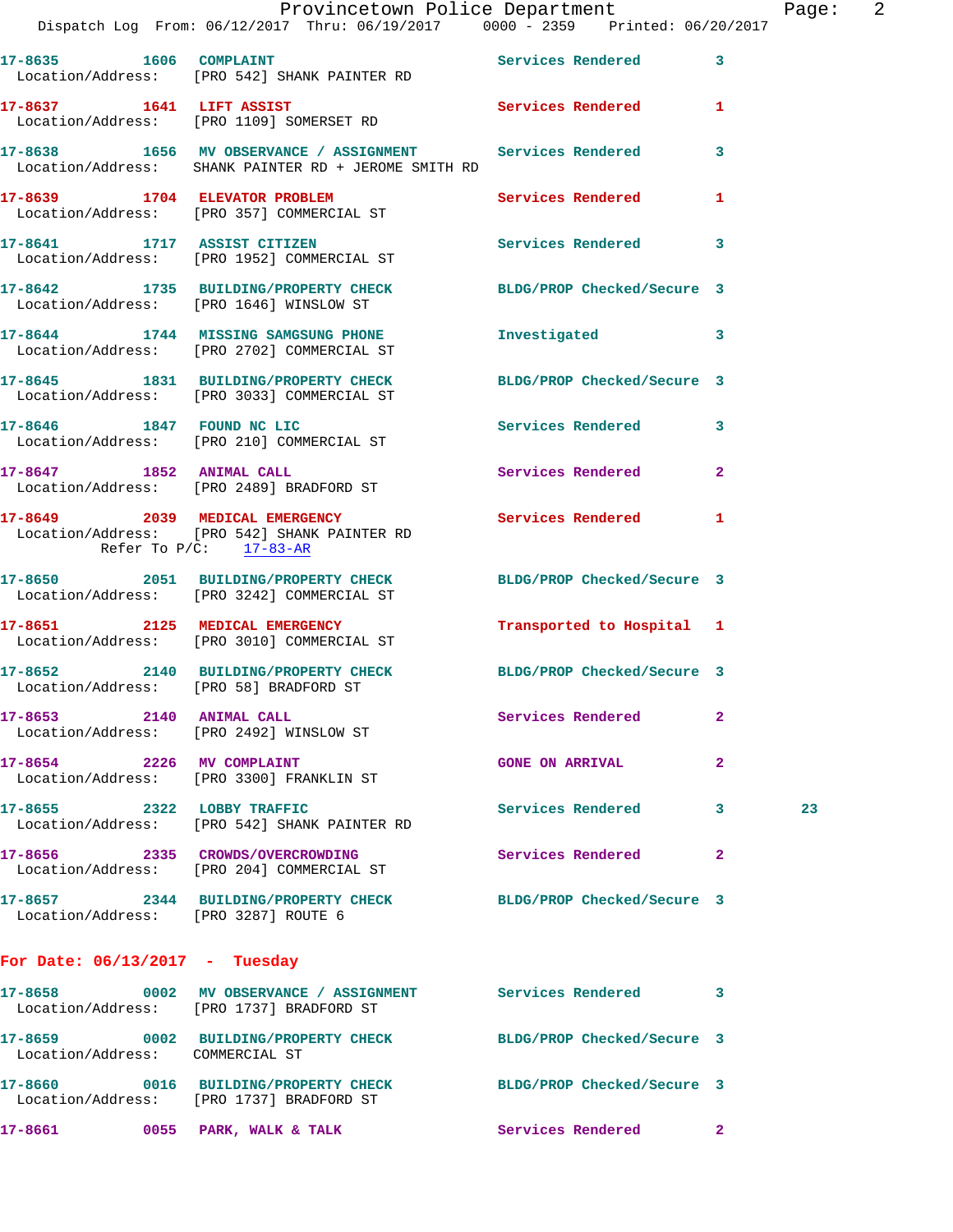|                                                              | Provincetown Police Department<br>Dispatch Log From: 06/12/2017 Thru: 06/19/2017 0000 - 2359 Printed: 06/20/2017 |                           |                |
|--------------------------------------------------------------|------------------------------------------------------------------------------------------------------------------|---------------------------|----------------|
|                                                              | Location: [PRO 3431] LOPES SQUARE                                                                                |                           |                |
| 17-8664 0233 FOLLOW UP                                       | Location/Address: [PRO 3236] COMMERCIAL ST<br>Refer To Arrest: 17-85-AR                                          | Services Rendered         | $\mathbf{2}$   |
|                                                              | 17-8665 0556 AIRPORT COVERAGE<br>Location/Address: [PRO 516] RACE POINT RD                                       | <b>Services Rendered</b>  | $\overline{2}$ |
| 17-8666 0753 FOLLOW UP<br>Refer To Arrest: 17-85-AR          | Location/Address: [PRO 2977] COMMERCIAL ST                                                                       | Services Rendered         | $\overline{a}$ |
| Location/Address: COMMERCIAL ST                              | 17-8835 0800 ANIMAL CALL/DOG BITE                                                                                | Investigated              | $\overline{2}$ |
| Location/Address: HENSCHE LN                                 | 17-8667 0815 MEDICAL EMERGENCY                                                                                   | Transported to Hospital   | 1              |
| Refer To Arrest: 17-85-AR                                    | 17-8668 6826 SERVICE CALL/COURT Services Rendered<br>Location: [PRO 3705] ORLEANS DISTRICT COURT                 |                           | 3              |
| Location/Address: COMMERCIAL ST                              | 17-8669 0839 PARK, WALK & TALK 1988 Services Rendered                                                            |                           | $\mathbf{2}$   |
|                                                              | 17-8671 0934 ELEVATOR RESET<br>Location/Address: [PRO 357] COMMERCIAL ST                                         | Taken/Referred to Other   | 1              |
|                                                              | 17-8673 1040 MEDICAL EMERGENCY<br>Location/Address: [PRO 695] AUNT SUKEYS WAY                                    | Transported to Hospital   | 1              |
| Location/Address: FRANKLIN ST                                | 17-8674 1054 SERVICE CALL/REASSURANCE Services Rendered                                                          |                           | 3              |
| Refer To Arrest: 17-89-AR                                    | 17-8675 1114 COMPLAINT<br>Location/Address: [PRO 3296] SHANK PAINTER RD                                          | Services Rendered         | 3              |
|                                                              | 17-8676 1127 MEDICAL EMERGENCY<br>Location/Address: [PRO 1892] SHANK PAINTER RD                                  | Transported to Hospital 1 |                |
| 17-8677 1130 TRESPASS                                        | Location/Address: [PRO 3296] SHANK PAINTER RD                                                                    | Services Rendered         | $\mathbf{2}$   |
|                                                              | 17-8678 1137 MEDICAL EMERGENCY/EVAL<br>Location/Address: [PRO 542] SHANK PAINTER RD<br>Refer To Arrest: 17-89-AR | Transported to Hospital 1 |                |
|                                                              | 17-8681 1300 ASSIST CITIZEN<br>Location/Address: [PRO 542] SHANK PAINTER RD                                      | <b>Services Rendered</b>  | 3              |
| Location/Address: [PRO 3440] ROUTE 6                         | 17-8682 1413 MV OBSERVANCE / ASSIGNMENT Services Rendered                                                        |                           | 3              |
| 17-8683 1421 MV STOP<br>Location/Address: [PRO 2479] ROUTE 6 |                                                                                                                  | <b>VERBAL WARNING</b>     | 3              |
| 17-8684 1435 ASSIST CITIZEN                                  | Location/Address: [PRO 542] SHANK PAINTER RD                                                                     | SPOKEN TO                 | 3              |
|                                                              | 17-8685 1503 BIKE GENERAL<br>Location/Address: [PRO 732] BRADFORD ST                                             | Services Rendered         | 2              |
|                                                              | 17-8687 1536 PARK, WALK & TALK<br>Location/Address: [PRO 105] COMMERCIAL ST                                      | <b>Services Rendered</b>  | $\mathbf{2}$   |
| 17-8686 1551 MV COMPLAINT                                    | Location/Address: [PRO 3296] SHANK PAINTER RD                                                                    | Services Rendered         | 2              |
| 17-8688 1632 FIRE, CO ALARM                                  |                                                                                                                  | Services Rendered         | 1              |

Page: 3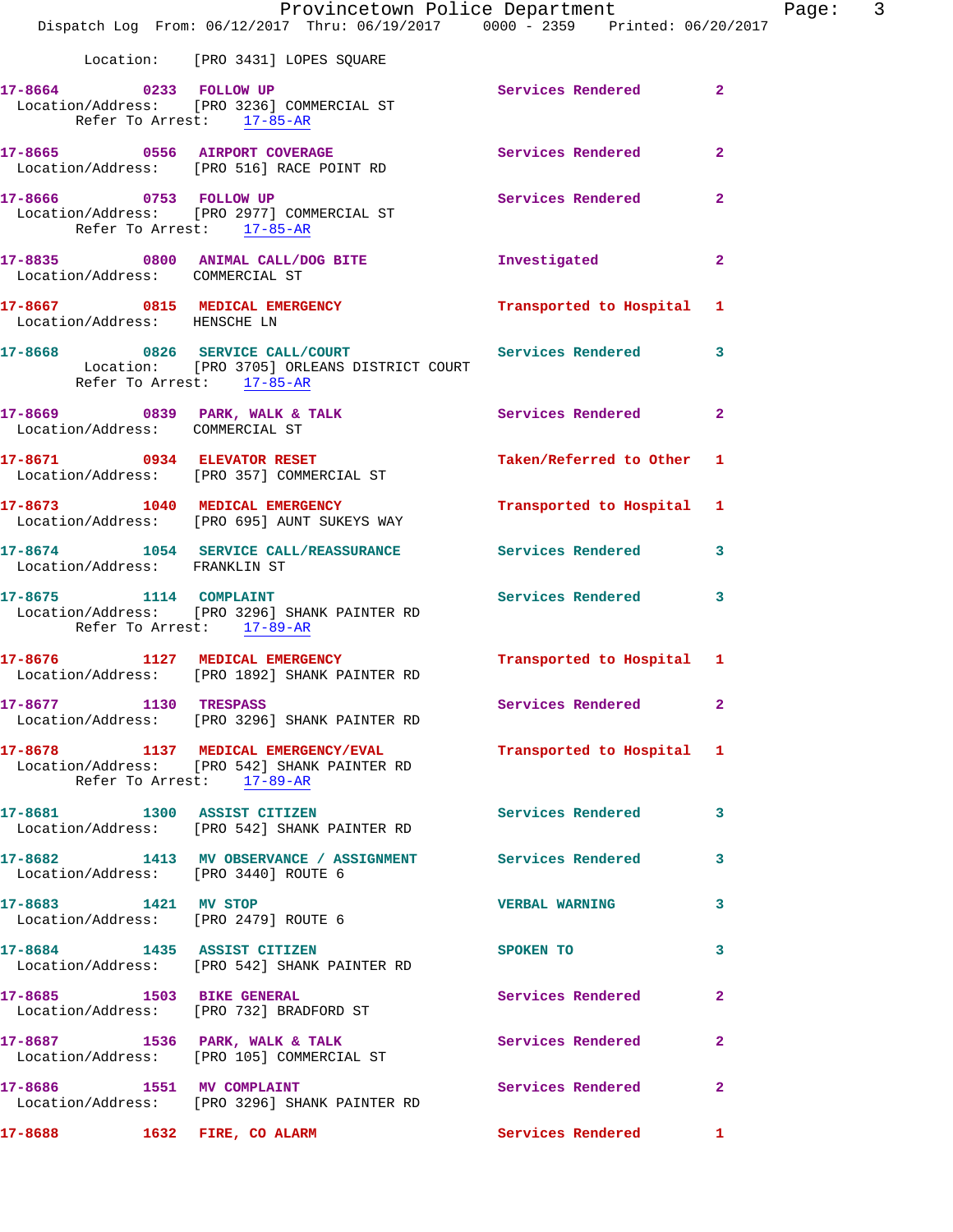|                                                             | Dispatch Log From: 06/12/2017 Thru: 06/19/2017 0000 - 2359 Printed: 06/20/2017                                | Provincetown Police Department                                                                                                                                                                                                |                            | Page:  4 |  |
|-------------------------------------------------------------|---------------------------------------------------------------------------------------------------------------|-------------------------------------------------------------------------------------------------------------------------------------------------------------------------------------------------------------------------------|----------------------------|----------|--|
|                                                             | Location/Address: [PRO 144] COMMERCIAL ST                                                                     |                                                                                                                                                                                                                               |                            |          |  |
|                                                             | 17-8689 1645 MV OBSERVANCE / ASSIGNMENT Services Rendered 3<br>Location/Address: [PRO 1737] BRADFORD ST       |                                                                                                                                                                                                                               |                            |          |  |
|                                                             | 17-8690 1709 BUILDING/PROPERTY CHECK BLDG/PROP Checked/Secure 3<br>Location/Address: [PRO 1737] BRADFORD ST   |                                                                                                                                                                                                                               |                            |          |  |
|                                                             | 17-8692 1803 ANIMAL CALL<br>Location/Address: COMMERCIAL ST + ALLERTON ST                                     | Services Rendered 2                                                                                                                                                                                                           |                            |          |  |
|                                                             | 17-8693 1849 PROPERTY DAMAGE Services Rendered 3<br>Location/Address: [PRO 29] BRADFORD ST                    |                                                                                                                                                                                                                               |                            |          |  |
| Location/Address: [TRU] SHORE RD                            | 17-8695 1949 ASSIST AGENCY / MUTUAL AID Services Rendered 3                                                   |                                                                                                                                                                                                                               |                            |          |  |
|                                                             | 17-8696 2007 BUILDING/PROPERTY CHECK BLDG/PROP Checked/Secure 3<br>Location/Address: [PRO 3242] COMMERCIAL ST |                                                                                                                                                                                                                               |                            |          |  |
|                                                             | 17-8697 2013 FOUND BACKPACK<br>Location/Address: [PRO 2520] PRINCE ST                                         | Services Rendered 3                                                                                                                                                                                                           |                            |          |  |
| 17-8698 2026 RENTAL SCAM<br>Location/Address: COMMERCIAL ST |                                                                                                               | SPOKEN TO                                                                                                                                                                                                                     | $\overline{2}$             |          |  |
| Location/Address: [PRO 3287] ROUTE 6                        | 17-8699 2035 BUILDING/PROPERTY CHECK BLDG/PROP Checked/Secure 3                                               |                                                                                                                                                                                                                               |                            |          |  |
|                                                             | 17-8700 2049 MV ACCIDENT/MINOR<br>Location/Address: [PRO 526] RYDER ST EXT                                    | Services Rendered 1                                                                                                                                                                                                           |                            |          |  |
| 17-8701 2052 HARASSMENT                                     | Location/Address: [PRO 542] SHANK PAINTER RD                                                                  | SPOKEN TO THE STATE OF THE STATE OF THE STATE OF THE STATE OF THE STATE OF THE STATE OF THE STATE OF THE STATE OF THE STATE OF THE STATE OF THE STATE OF THE STATE OF THE STATE OF THE STATE OF THE STATE OF THE STATE OF THE | $\overline{\phantom{0}}$ 2 |          |  |
| Location/Address: COMMERCIAL ST                             | 17-8702 2103 BUILDING/PROPERTY CHECK                                                                          | BLDG/PROP Checked/Secure 3                                                                                                                                                                                                    |                            |          |  |
|                                                             | 17-8703 2105 BUILDING/PROPERTY CHECK BLDG/PROP Checked/Secure 3<br>Location/Address: [PRO 3242] COMMERCIAL ST |                                                                                                                                                                                                                               |                            |          |  |
| 17-8704                                                     | 2109 BUILDING/PROPERTY CHECK<br>Location/Address: [PRO 105] COMMERCIAL ST                                     | BLDG/PROP Checked/Secure 3                                                                                                                                                                                                    |                            |          |  |
| 17-8705 2148 SMELL OF SMOKE                                 | Location/Address: STANDISH ST + BRADFORD ST                                                                   | Services Rendered 3                                                                                                                                                                                                           |                            |          |  |
|                                                             | 17-8706 2151 BUILDING/PROPERTY CHECK<br>Location/Address: [PRO 1737] BRADFORD ST                              | BLDG/PROP Checked/Secure 3                                                                                                                                                                                                    |                            |          |  |
|                                                             | 17-8707 2206 BUILDING/PROPERTY CHECK<br>Location/Address: [PRO 105] COMMERCIAL ST                             | BLDG/PROP Checked/Secure 3                                                                                                                                                                                                    |                            |          |  |
|                                                             | 17-8708 2215 DISTURBANCE/IP<br>Location/Address: [PRO 3430] COMMERCIAL ST                                     | Services Rendered 1                                                                                                                                                                                                           |                            |          |  |
|                                                             | 17-8709 2243 LOBBY TRAFFIC<br>Location/Address: [PRO 542] SHANK PAINTER RD                                    | Services Rendered 3                                                                                                                                                                                                           |                            | 25       |  |
| 17-8710 2305 LOST WALLET                                    | Location/Address: [PRO 542] SHANK PAINTER RD                                                                  | Services Rendered 3                                                                                                                                                                                                           |                            |          |  |
|                                                             | 17-8711 2327 BUILDING/PROPERTY CHECK<br>Location/Address: [PRO 3242] COMMERCIAL ST                            | BLDG/PROP Checked/Secure 3                                                                                                                                                                                                    |                            |          |  |
|                                                             | 17-8712 2329 BUILDING/PROPERTY CHECK<br>Location/Address: [PRO 105] COMMERCIAL ST                             | BLDG/PROP Checked/Secure 3                                                                                                                                                                                                    |                            |          |  |
| 17-8713 2341 MV STOP                                        | Location/Address: [PRO 2539] RYDER ST EXT                                                                     | VERBAL WARNING 3                                                                                                                                                                                                              |                            |          |  |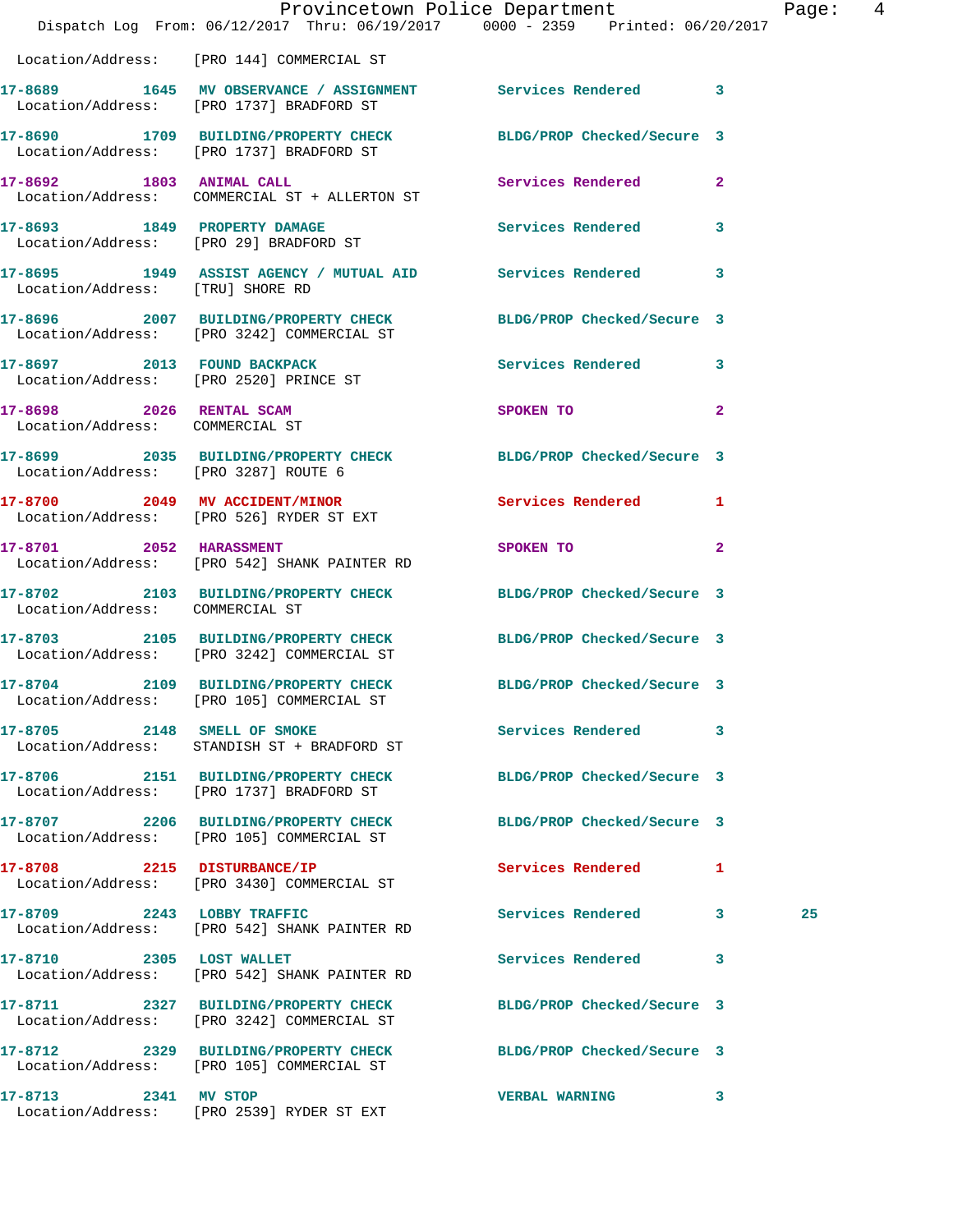| For Date: $06/14/2017$ - Wednesday                        |                                                                                                            |                            |                |
|-----------------------------------------------------------|------------------------------------------------------------------------------------------------------------|----------------------------|----------------|
|                                                           | 17-8715 0016 PARK, WALK & TALK<br>Location/Address: [PRO 105] COMMERCIAL ST                                | Services Rendered          | $\overline{a}$ |
|                                                           | 17-8716 0030 BUILDING/PROPERTY CHECK<br>Location/Address: [PRO 2483] COMMERCIAL ST                         | Services Rendered          | 3              |
| 17-8717 0042 MV STOP/DUI                                  | Location/Address: [PRO 105] COMMERCIAL ST<br>Refer To Arrest: 17-88-AR                                     | Arrest(s) Made             | 3              |
|                                                           | 17-8718 0058 MEDICAL EMERGENCY<br>Location/Address: [PRO 2151] BRADFORD ST                                 | PATIENT REFUSAL            | 1              |
|                                                           | 17-8719 0137 MV STOP/MEDICAL<br>Location/Address: [PRO 2489] BRADFORD ST                                   | Transported to Hospital    | 3              |
| 17-8720 0317 FOUND CAT<br>Location/Address: RACE POINT RD |                                                                                                            | <b>Services Rendered</b>   | 3              |
|                                                           | 17-8721 0348 BY-LAW VIOLATION<br>Location/Address: [PRO 2489] BRADFORD ST                                  | SPOKEN TO                  | $\overline{a}$ |
|                                                           | 17-8722 0747 BUILDING/PROPERTY CHECK<br>Location/Address: [PRO 3259] MACMILLAN WHARF                       | Services Rendered          | 3              |
|                                                           | 17-8723 0758 SERVICE CALL/SCHOOL<br>Location/Address: [PRO 569] WINSLOW ST                                 | <b>Services Rendered</b>   | 3              |
|                                                           | 17-8724 0857 BUILDING/PROPERTY CHECK Services Rendered<br>Location/Address: [PRO 2898] JEROME SMITH RD     |                            | 3              |
| 17-8725 0900 ALARM - GENERAL                              | Location/Address: [PRO 2079] BLUEBERRY AVE                                                                 | Services Rendered          | 1              |
| Location/Address: [PRO 3287] ROUTE 6                      | 17-8726 0905 BUILDING/PROPERTY CHECK                                                                       | BLDG/PROP Checked/Secure 3 |                |
| 17-8727 0915 MV DISABLED                                  | Location/Address: BRADFORD ST + RYDER ST                                                                   | <b>Services Rendered</b>   | $\overline{a}$ |
|                                                           | 17-8728 0922 PARKING COMPLAINT / GENERAL No Action Required<br>Location/Address: [PRO 433] RYDER ST EXT    |                            | $\mathbf{3}$   |
| 17-8729 0925 FOLLOW UP                                    | Location/Address: [PRO 3259] MACMILLAN WHARF                                                               | <b>FOLLOW UP</b>           | 2              |
| Location/Address: [PRO 571] ALDEN ST                      | 17-8730 1000 BUILDING/PROPERTY CHECK BLDG/PROP Checked/Secure 3                                            |                            |                |
| 17-8731 1125 RENTAL SCAM                                  | Location/Address: [PRO 542] SHANK PAINTER RD                                                               | SPOKEN TO                  | $\overline{a}$ |
|                                                           | 17-8732 1137 LARCENY /FORGERY / FRAUD Services Rendered<br>Location/Address: [PRO 430] DYER ST             |                            | 2              |
|                                                           | 17-8733 1138 BUILDING/PROPERTY CHECK<br>Location/Address: [PRO 2500] COMMERCIAL ST                         | BLDG/PROP Checked/Secure 3 |                |
| 17-8734 1143 HARASSMENT                                   | Location/Address: [PRO 542] SHANK PAINTER RD                                                               | Services Rendered          | 2              |
|                                                           | 17-8735 1154 PARKING COMPLAINT / GENERAL No Action Required<br>Location/Address: PLEASANT ST + BRADFORD ST |                            | 3              |
| 17-8736 1205 SERVICE CALL                                 | Location/Address: [PRO 488] MAYFLOWER ST                                                                   | <b>Services Rendered</b>   | 3              |
| 17-8737 1209 ASSIST CITIZEN                               |                                                                                                            | SPOKEN TO                  | 3              |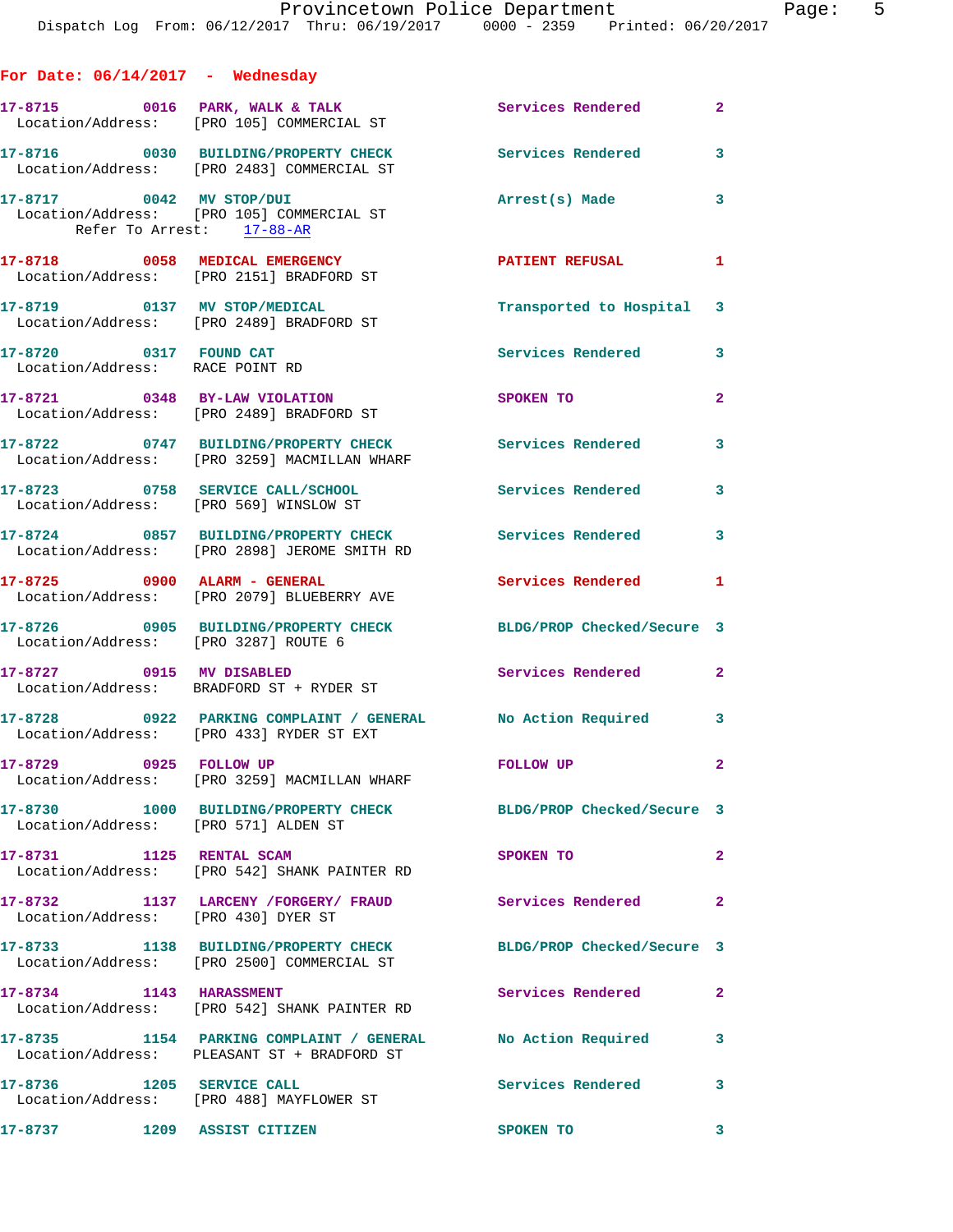|                                       | Dispatch Log From: 06/12/2017 Thru: 06/19/2017 0000 - 2359 Printed: 06/20/2017                                  | Provincetown Police Department |                | Page: 6 |  |
|---------------------------------------|-----------------------------------------------------------------------------------------------------------------|--------------------------------|----------------|---------|--|
|                                       | Location/Address: [PRO 542] SHANK PAINTER RD                                                                    |                                |                |         |  |
|                                       | 17-8738 1213 ANIMAL CALL/PET PANTRY Services Rendered 2<br>Location/Address: [PRO 3296] SHANK PAINTER RD        |                                |                |         |  |
|                                       | 17-8739 1247 ANIMAL CALL/LOOSE DOG Services Rendered<br>Location/Address: CONWELL ST + BRADFORD ST              |                                | $\mathbf{2}$   |         |  |
| 17-8740 1350 FOLLOW UP                | Location/Address: [PRO 3317] CEMETERY RD                                                                        | FOLLOW UP                      | $\overline{2}$ |         |  |
|                                       | 17-8741 1438 ASSIST CITIZEN<br>Location/Address: [PRO 72] PROVINCELANDS RD                                      | <b>Services Rendered</b>       | 3              |         |  |
|                                       | 17-8742 1448 ALARM - FIRE<br>Location/Address: [PRO 2079] BLUEBERRY AVE                                         | No Action Required 1           |                |         |  |
|                                       | 17-8743 1507 COMPLAINT<br>Location/Address: [PRO 105] COMMERCIAL ST                                             | Services Rendered 3            |                |         |  |
|                                       | 17-8744 1513 TURTLE IN ROAD<br>Location/Address: ROUTE 6 + SNAIL RD                                             | Services Rendered              | $\mathbf{2}$   |         |  |
|                                       | 17-8745 1530 SERVICE CALL<br>Location/Address: [PRO 542] SHANK PAINTER RD                                       | Services Rendered              | $\mathbf{3}$   |         |  |
|                                       | 17-8746 1638 LOST GARMIN GPS<br>Location/Address: [PRO 542] SHANK PAINTER RD                                    | Services Rendered 3            |                |         |  |
|                                       | 17-8748 2143 ALARM - GENERAL<br>Location/Address: [PRO 4026] STABLE PATH                                        | Services Rendered 1            |                |         |  |
| Location/Address: [PRO 3222] ALDEN ST | 17-8749 2224 MEDICAL EMERGENCY                                                                                  | Transported to Hospital 1      |                |         |  |
|                                       | 17-8750 2301 MV COMPLAINT<br>Location/Address: ROUTE 6 + CONWELL ST                                             | Could Not Locate 2             |                |         |  |
|                                       | 17-8751 2333 BUILDING/PROPERTY CHECK BLDG/PROP Checked/Secure 3<br>Location/Address: [PRO 3033] COMMERCIAL ST   |                                |                |         |  |
| For Date: $06/15/2017$ - Thursday     |                                                                                                                 |                                |                |         |  |
|                                       | 17-8753 0000 LOBBY TRAFFIC<br>Location/Address: [PRO 542] SHANK PAINTER RD                                      | Services Rendered 2            |                | 20      |  |
|                                       | 17-8752 0014 MEDICAL EMERGENCY<br>Location/Address: [PRO 3169] OFF CONWELL ST                                   | PATIENT REFUSAL 1              |                |         |  |
|                                       | 17-8754 0015 BUILDING/PROPERTY CHECK BLDG/PROP Checked/Secure 3<br>Location/Address: [PRO 3430] COMMERCIAL ST   |                                |                |         |  |
|                                       | 17-8755 0024 BUILDING/PROPERTY CHECK BLDG/PROP Checked/Secure 3<br>Location/Address: [PRO 3259] MACMILLAN WHARF |                                |                |         |  |
|                                       | 17-8756 0051 BUILDING/PROPERTY CHECK Services Rendered<br>Location/Address: [PRO 2483] COMMERCIAL ST            |                                | 3              |         |  |
|                                       | 17-8757 0055 PARK, WALK & TALK<br>Location/Address: [PRO 105] COMMERCIAL ST                                     | <b>Services Rendered</b>       | $\mathbf{2}$   |         |  |
|                                       | 17-8758 0104 MV OBSERVANCE / ASSIGNMENT No Action Required<br>Location/Address: [PRO 37] BRADFORD ST            |                                | 3              |         |  |
|                                       | 17-8759 0112 BUILDING/PROPERTY CHECK Services Rendered 3<br>Location/Address: [PRO 2490] PROVINCELANDS RD       |                                |                |         |  |
| Location/Address: ROUTE 6 + SNAIL RD  | 17-8760 0121 MV OBSERVANCE / ASSIGNMENT Services Rendered                                                       |                                | 3              |         |  |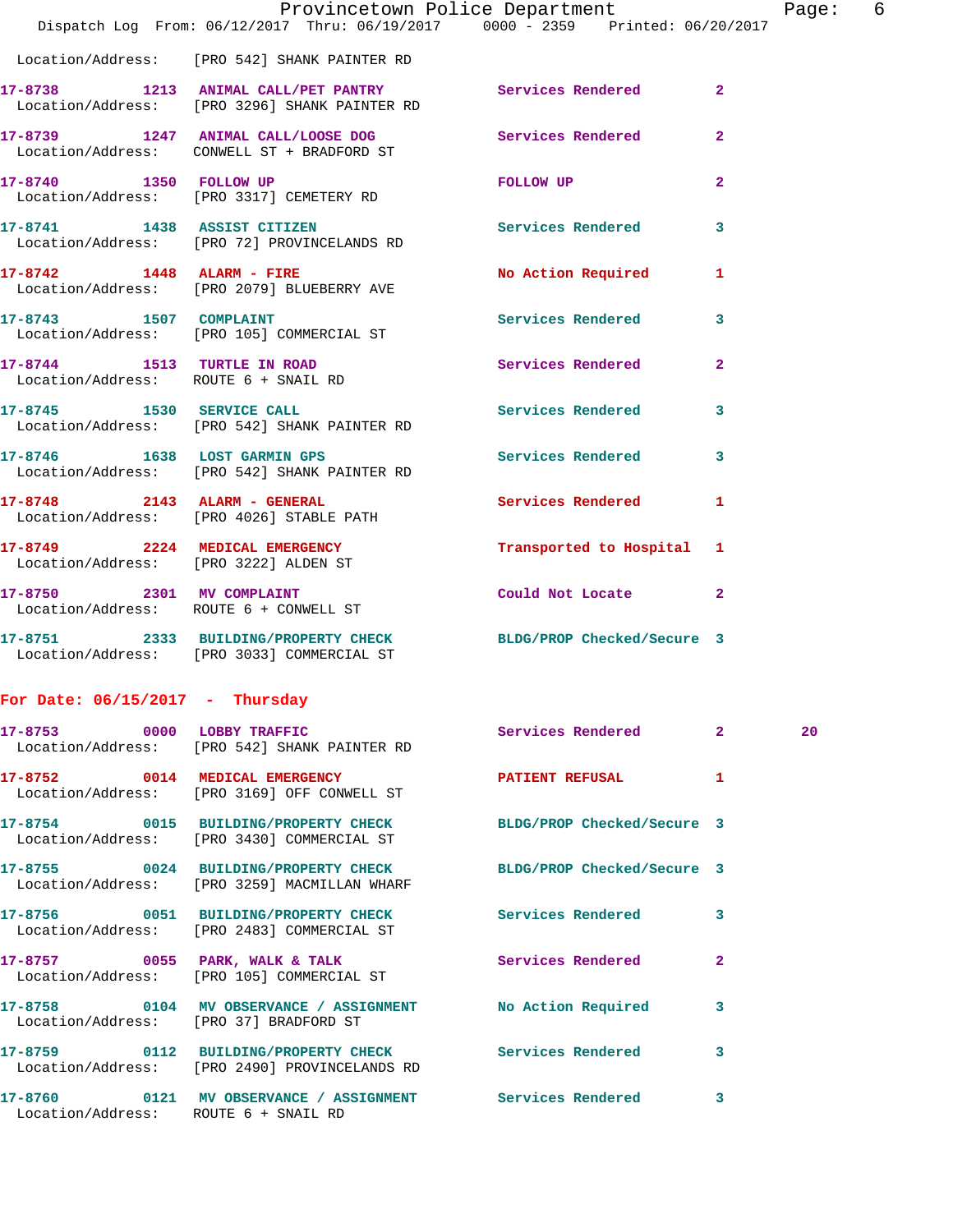| 17-8761 0152 MV STOP                   | Location/Address: [PRO 3430] COMMERCIAL ST                                                                        | <b>VERBAL WARNING</b>      | $\mathbf{3}$   |
|----------------------------------------|-------------------------------------------------------------------------------------------------------------------|----------------------------|----------------|
|                                        | 17-8762 0530 MV OBSERVANCE / ASSIGNMENT Services Rendered<br>Location/Address: [PRO 2489] BRADFORD ST             |                            | 3              |
|                                        | 17-8763 0745 BY-LAW VIOLATION<br>Location/Address: SHANK PAINTER RD + COURT ST                                    | SPOKEN TO                  | $\overline{2}$ |
| 17-8764 0803 LOST WALLET               | Location/Address: [PRO 542] SHANK PAINTER RD                                                                      | Services Rendered          | 3              |
| Location/Address: [PRO 569] WINSLOW ST | 17-8765 0821 SERVICE CALL/SCHOOL                                                                                  | Services Rendered          | 3              |
|                                        |                                                                                                                   |                            | 3              |
|                                        | 17-8767 0854 LOST TACKLE BOX<br>Location/Address: [PRO 3259] MACMILLAN WHARF                                      | Services Rendered          | 3              |
|                                        | 17-8768 0900 BUILDING/PROPERTY CHECK<br>Location/Address: [PRO 385] COMMERCIAL ST                                 | BLDG/PROP Checked/Secure 3 |                |
| Location/Address: [PRO 3440] ROUTE 6   | 17-8769 0907 MV OBSERVANCE / ASSIGNMENT Services Rendered                                                         |                            | 3              |
| 17-8777 0911 AIRCRAFT                  | Location/Address: [PRO 516] RACE POINT RD                                                                         | Services Rendered          | $\overline{2}$ |
| 17-8770 0913 MV STOP                   | Location/Address: [PRO 2513] ROUTE 6                                                                              | Citation/Warning Issued 3  |                |
| Location/Address: [PRO 3287] ROUTE 6   | 17-8771 0935 BUILDING/PROPERTY CHECK BLDG/PROP Checked/Secure 3                                                   |                            |                |
|                                        | 17-8772 0945 PARKING COMPLAINT / GENERAL Services Rendered<br>Location/Address: [PRO 175] COMMERCIAL ST           |                            | 3              |
|                                        | 17-8773 0948 PARK, WALK & TALK<br>Location/Address: [PRO 3259] MACMILLAN WHARF                                    | <b>Services Rendered</b>   | $\mathbf{2}$   |
| 17-8774 0956 ANIMAL CALL               | Location/Address: [PRO 105] COMMERCIAL ST                                                                         | SPOKEN TO                  | $\mathbf{2}$   |
|                                        | Location/Address: PRISCILLA ALDEN RD + BRADFORD ST                                                                |                            | -3-            |
|                                        | 17-8776 1001 MEDICAL EMERGENCY/D.O.T. Transported to Hospital 1<br>Location/Address: [PRO 440] HARRY KEMP WAY     |                            |                |
|                                        | 17-8778 1016 PARKING COMPLAINT / GENERAL Services Rendered<br>Location/Address: [PRO 221] COMMERCIAL ST           |                            | 3              |
|                                        | 17-8780 1036 ANIMAL CALL/DOG BITE<br>Location/Address: [PRO 2645] SHANK PAINTER RD                                | <b>SPOKEN TO</b>           | $\overline{2}$ |
| Location/Address: [PRO 2519] ROUTE 6   | 17-8781 1048 MV OBSERVANCE / ASSIGNMENT Services Rendered                                                         |                            | 3              |
|                                        | 17-8782 1100 PARKING COMPLAINT / GENERAL Citation/Warning Issued 3<br>Location/Address: [PRO 1496] ALLERTON ST    |                            |                |
|                                        | 17-8783 1105 MEDICAL EMERGENCY/D.O.T. ABD Transported to Hospital 1<br>Location/Address: [PRO 440] HARRY KEMP WAY |                            |                |
| Location/Address: [PRO 2521] ROUTE 6   | 17-8784 1128 MV OBSERVANCE / ASSIGNMENT Services Rendered                                                         |                            | 3              |
| 17-8786 1220 ANIMAL MEETING            | Location/Address: [PRO 488] MAYFLOWER ST                                                                          | Services Rendered          | $\mathbf{2}$   |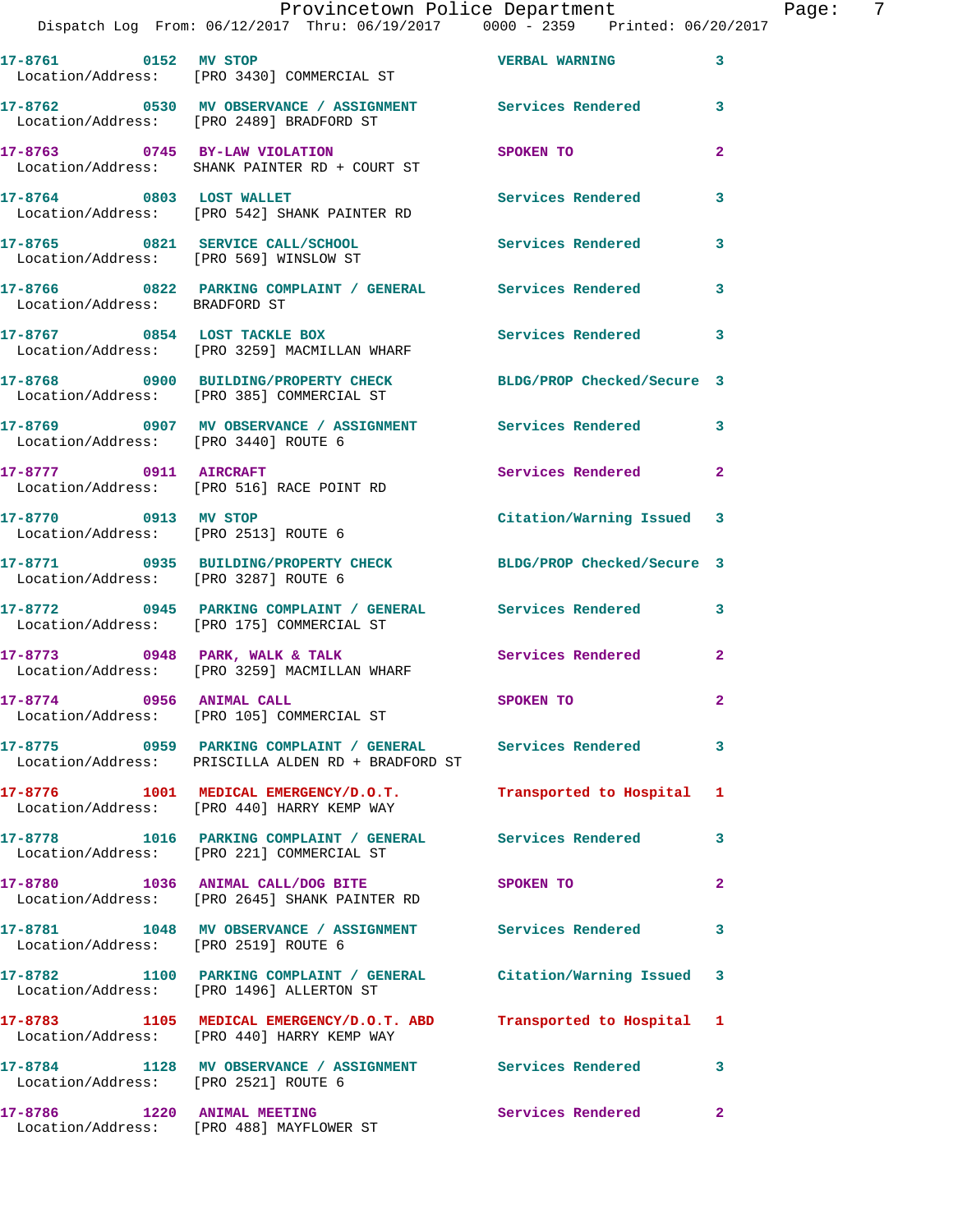|                                        | 17-8788 1255 SUSPICIOUS ACTIVITY<br>Location/Address: [PRO 106] COMMERCIAL ST      | <b>Services Rendered</b>             | $\mathbf{2}$ |
|----------------------------------------|------------------------------------------------------------------------------------|--------------------------------------|--------------|
|                                        | 17-8787 1311 SERVE RESTRAINING ORDER<br>Location/Address: [PRO 1894] WINSLOW ST    | Could Not Locate                     | $\mathbf{2}$ |
| 17-8789 1316 FOLLOW UP                 | Location/Address: [PRO 542] SHANK PAINTER RD                                       | Services Rendered 2                  |              |
| Location/Address: [PRO 3287] ROUTE 6   | 17-8791 1335 BUILDING/PROPERTY CHECK                                               | BLDG/PROP Checked/Secure 3           |              |
| 17-8792 1337 FOLLOW UP                 | Location/Address: [PRO 542] SHANK PAINTER RD                                       | Services Rendered                    | $\mathbf{2}$ |
|                                        | 17-8793 1341 ANIMAL CALL/LOOSE DOG<br>Location/Address: [PRO 182] COMMERCIAL ST    | <b>GONE ON ARRIVAL</b>               | $\mathbf{2}$ |
| 17-8794 1351 MV COMPLAINT              | Location/Address: [PRO 29] BRADFORD ST                                             | Could Not Locate                     | $\mathbf{2}$ |
| 17-8795 1407 MV ACCIDENT               | Location/Address: [PRO 1892] SHANK PAINTER RD                                      | Services Rendered                    | 1            |
| 17-8796 1410 AIRCRAFT                  | Location/Address: [PRO 516] RACE POINT RD                                          | Services Rendered                    | $\mathbf{2}$ |
|                                        | 17-8797 1427 MV ACCIDENT/MINOR<br>Location/Address: [PRO 440] HARRY KEMP WAY       | <b>Services Rendered</b>             | 1            |
| 17-8799 1536 FOUND EARRINGS            | Location/Address: [PRO 105] COMMERCIAL ST                                          | Services Rendered                    | 3            |
| Location/Address: [PRO 569] WINSLOW ST | 17-8800 1602 PARKING COMPLAINT / GENERAL Services Rendered                         |                                      | 3            |
| 17-8802 1841 LOST DEBIT CARD           | Location/Address: [PRO 542] SHANK PAINTER RD                                       | Services Rendered                    | 3            |
|                                        | 17-8804 2012 BUILDING/PROPERTY CHECK<br>Location/Address: [PRO 3242] COMMERCIAL ST | BLD/PROP CHECKED UNSECUR 3           |              |
|                                        | 17-8805 2105 STAFF ON SITE OVERNIGHT<br>Location/Address: [PRO 399] COMMERCIAL ST  | <b>Services Rendered 22 Services</b> |              |
|                                        | 17-8806 2208 BUILDING/PROPERTY CHECK<br>Location/Address: [PRO 3242] COMMERCIAL ST | BLDG/PROP Checked/Secure 3           |              |
| Location/Address:                      | 17-8807 2319 BUILDING/PROPERTY CHECK<br>[PRO 255] COMMERCIAL ST                    | BLDG/PROP Checked/Secure 3           |              |
| 17-8808 2347 MV COMPLAINT              | Location/Address: [PRO 45] COMMERCIAL ST                                           | SPOKEN TO                            | $\mathbf{2}$ |
|                                        |                                                                                    |                                      |              |

## **For Date: 06/16/2017 - Friday**

| 17-8809<br>0004<br>Location/Address: | LOBBY TRAFFIC<br>FRO 5421 SHANK PAINTER RD                                   | Services Rendered          | 2 | 25 |
|--------------------------------------|------------------------------------------------------------------------------|----------------------------|---|----|
| 17-8810<br>0047                      | BUILDING/PROPERTY CHECK<br>Location/Address: [PRO 3033] COMMERCIAL ST        | BLDG/PROP Checked/Secure 3 |   |    |
| 17-8811<br>0114<br>Location/Address: | BUILDING/PROPERTY CHECK<br>[PRO 444] HIGH POLE HILL                          | BLDG/PROP Checked/Secure 3 |   |    |
| 17-8812<br>0115                      | MV OBSERVANCE / ASSIGNMENT<br>Location/Address: HIGH POLE HILL + BRADFORD ST | Services Rendered          | 3 |    |
| 17-8813<br>0153                      | <b>BUILDING/PROPERTY CHECK</b>                                               | BLDG/PROP Checked/Secure 3 |   |    |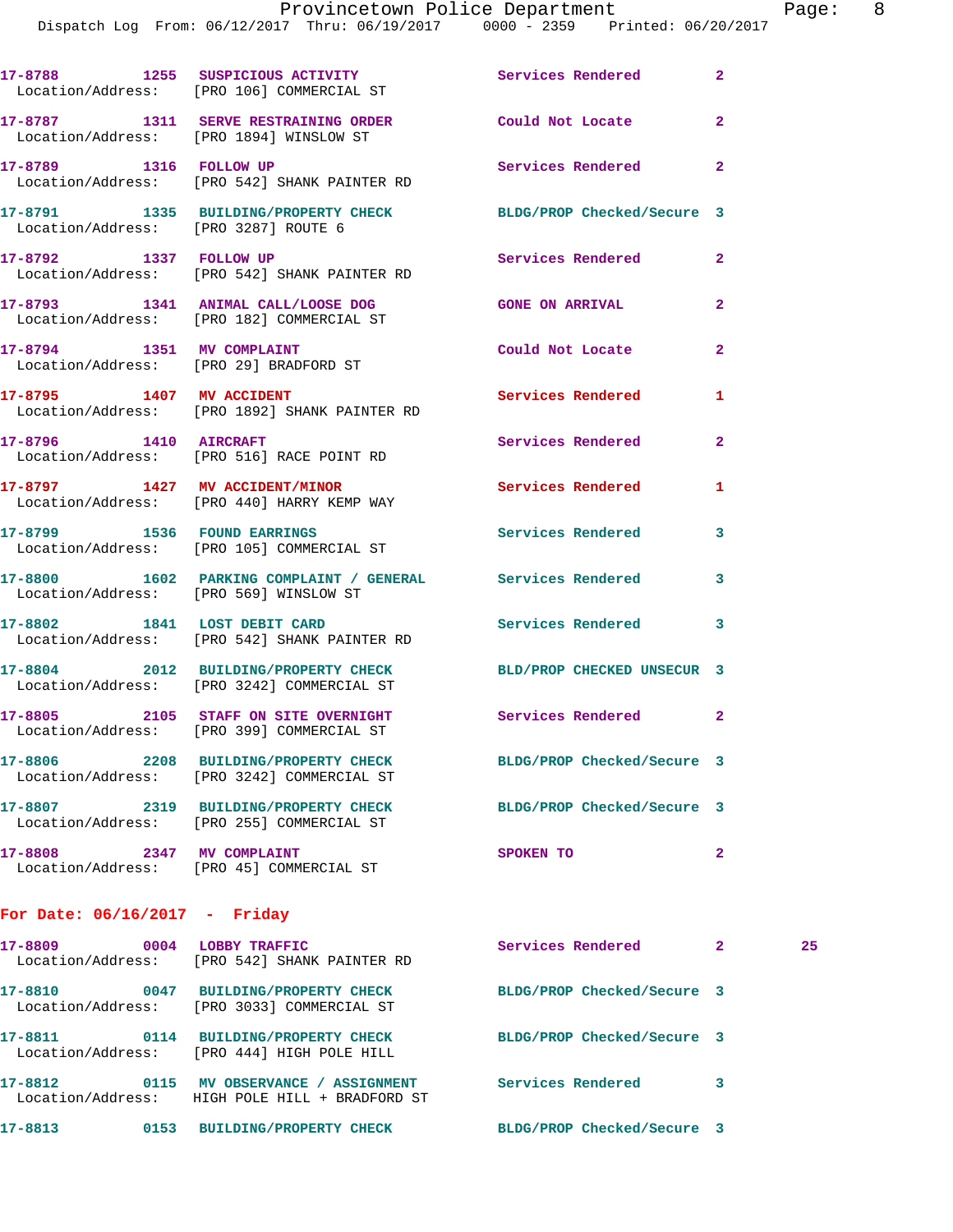|                                      | Dispatch Log From: 06/12/2017 Thru: 06/19/2017 0000 - 2359 Printed: 06/20/2017                                  | Provincetown Police Department | Page: 9                 |  |
|--------------------------------------|-----------------------------------------------------------------------------------------------------------------|--------------------------------|-------------------------|--|
|                                      | Location/Address: [PRO 3259] MACMILLAN WHARF                                                                    |                                |                         |  |
|                                      | 17-8814 0521 BUILDING/PROPERTY CHECK BLDG/PROP Checked/Secure 3<br>Location/Address: [PRO 530] SHANK PAINTER RD |                                |                         |  |
|                                      | 17-8816 0758 AT SCHOOL<br>Location/Address: [PRO 569] WINSLOW ST                                                | Services Rendered 3            |                         |  |
|                                      | 17-8818 0819 BUILDING/PROPERTY CHECK BLDG/PROP Checked/Secure 3<br>Location/Address: [PRO 1737] BRADFORD ST     |                                |                         |  |
|                                      | 17-8819 0822 MV OBSERVANCE / ASSIGNMENT Services Rendered 3<br>Location/Address: [PRO 1737] BRADFORD ST         |                                |                         |  |
|                                      | 17-8820 0826 ALARM - ELEVATOR<br>Location/Address: [PRO 105] COMMERCIAL ST                                      | SPOKEN TO 1                    |                         |  |
|                                      | 17-8821 0835 BUILDING/PROPERTY CHECK BLDG/PROP Checked/Secure 3<br>Location/Address: [PRO 3287] ROUTE 6         |                                |                         |  |
|                                      | 17-8824 0936 FOLLOW UP<br>Location/Address: [PRO 2645] SHANK PAINTER RD                                         | Services Rendered              | $\mathbf{2}$            |  |
|                                      | 17-8826 0958 ASSIST CITIZEN<br>Location/Address: [PRO 1786] PILGRIM HEIGHTS RD                                  | Could Not Locate               | $\overline{\mathbf{3}}$ |  |
| Location/Address: GOSNOLD ST         | 17-8827 1001 GOSNOLD ST CLOSED Services Rendered                                                                |                                | 3                       |  |
|                                      | 17-8828 1008 FOLLOW UP<br>Location/Address: [PRO 433] RYDER ST EXT                                              | Services Rendered              | $\mathbf{2}$            |  |
|                                      | 17-8829 1020 MV OBSERVANCE / ASSIGNMENT Services Rendered<br>Location/Address: [PRO 74] BRADFORD ST EXT         |                                | 3                       |  |
|                                      | 17-8830 1028 PARKING COMPLAINT / GENERAL Services Rendered 3<br>Location/Address: [PRO 1976] COMMERCIAL ST      |                                |                         |  |
| Refer To Accident: 17-29-AC          | 17-8831 1042 MV ACCIDENT<br>Location/Address: CONWELL ST + BRADFORD ST                                          | Investigated                   | 1                       |  |
|                                      | 17-8833 1207 ASSIST AGENCY / MUTUAL AID GONE ON ARRIVAL<br>Location/Address: [PRO 182] COMMERCIAL ST            |                                |                         |  |
| Location/Address: [PRO 3440] ROUTE 6 | 17-8836 1244 MV OBSERVANCE / ASSIGNMENT Services Rendered                                                       |                                | $\mathbf{3}$            |  |
| 17-8837 1251 MV STOP                 | Location/Address: ROUTE 6 + SNAIL RD                                                                            | Citation/Warning Issued 3      |                         |  |
|                                      | 17-8838 1304 PARK, WALK & TALK<br>Location/Address: [PRO 105] COMMERCIAL ST                                     | Services Rendered              | $\mathbf{2}$            |  |
|                                      | 17-8839 1306 BUILDING/PROPERTY CHECK BLDG/PROP Checked/Secure 3<br>Location/Address: [PRO 2206] COMMERCIAL ST   |                                |                         |  |
|                                      | 17-8840 1340 MV OBSERVANCE / ASSIGNMENT Services Rendered 3<br>Location/Address: BRADFORD ST + PEARL ST         |                                |                         |  |
| 17-8841 1359 MV STOP                 | Location/Address: [PRO 1563] CONWELL ST                                                                         | Citation/Warning Issued 3      |                         |  |
|                                      | 17-8842 1423 BUILDING/PROPERTY CHECK BLDG/PROP Checked/Secure 3<br>Location/Address: [PRO 2483] COMMERCIAL ST   |                                |                         |  |
|                                      | 17-8843 1446 LOST BROWN WALLET/FOUND Services Rendered 3<br>Location: [PRO 3431] LOPES SQUARE                   |                                |                         |  |
|                                      | 17-8844 1459 FOUND TD BANKCARD<br>Location/Address: [PRO 542] SHANK PAINTER RD                                  | Services Rendered 3            |                         |  |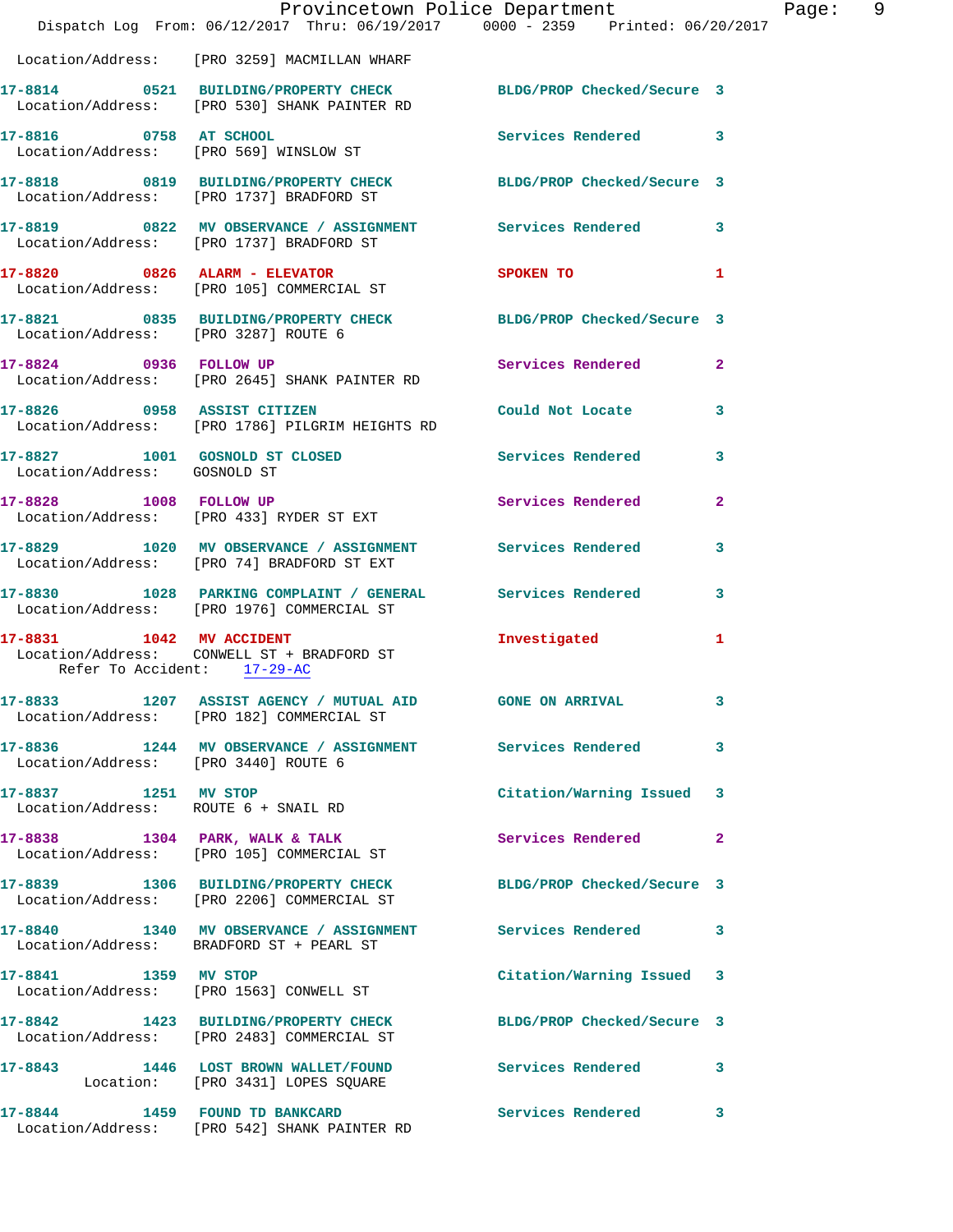Dispatch Log From: 06/12/2017 Thru: 06/19/2017 0000 - 2359 Printed: 06/20/2017

**17-8845 1530 MEDICAL EMERGENCY Transported to Hospital 1**  Location/Address: [PRO 3670] SHANK PAINTER RD **17-8846 1532 HARASSMENT Services Rendered 2**  Location/Address: [PRO 542] SHANK PAINTER RD **17-8847 1547 PARK, WALK & TALK Services Rendered 2**  Location/Address: [PRO 105] COMMERCIAL ST **17-8848 1636 FIRE ALARM SOUNDING Services Rendered 1**  Location/Address: [PRO 2989] COMMERCIAL ST **17-8849 1645 BOAT FLIPPED Services Rendered 2**  Location/Address: [PRO 1259] COMMERCIAL ST 17-8850 1710 LOST CREDIT CARD **Services Rendered** 3 Location/Address: [PRO 2490] PROVINCELANDS RD **17-8851 1725 BUILDING/PROPERTY CHECK BLDG/PROP Checked/Secure 3**  Location/Address: [PRO 2483] COMMERCIAL ST **17-8852 1806 BUILDING/PROPERTY CHECK BLDG/PROP Checked/Secure 3**  Location/Address: [PRO 2539] RYDER ST EXT **17-8853 1810 ASSIST CITIZEN Services Rendered 3**  Location/Address: HARRY KEMP WAY + CONWELL ST **17-8854 1846 911 GENERAL Could Not Locate 1**  Location/Address: [PRO 144] COMMERCIAL ST **17-8855 1939 MV OBSERVANCE / ASSIGNMENT Services Rendered 3**  Location/Address: [PRO 3440] ROUTE 6 **17-8857 1943 HARASSMENT Services Rendered 2**  Location/Address: [PRO 1585] NELSON AVE **17-8856 1945 BUILDING/PROPERTY CHECK BLDG/PROP Checked/Secure 3**  Location/Address: [PRO 3033] COMMERCIAL ST **17-8858 1950 LOST GLASSES Services Rendered 3**  Location/Address: [PRO 269] COMMERCIAL ST **17-8859 2036 BUILDING/PROPERTY CHECK BLDG/PROP Checked/Secure 3**  Location/Address: [PRO 2251] COMMERCIAL ST **17-8860 2048 ASSIST CITIZEN SPOKEN TO 3**  Location/Address: [PRO 542] SHANK PAINTER RD **17-8861 2103 MEDICAL/CODE 99 Transported to Hospital 1**  Location/Address: [PRO 2266] COMMERCIAL ST **17-8862 2154 ALARM - GENERAL False Alarm 1**  Location/Address: [PRO 4076] COMMERCIAL ST **17-8863 2227 BUILDING/PROPERTY CHECK BLDG/PROP Checked/Secure 3**  Location/Address: [PRO 2251] COMMERCIAL ST **17-8864 2233 LANDLORD/TENANT Services Rendered 2**  Location/Address: [PRO 1192] COMMERCIAL ST **17-8865 2337 BUILDING/PROPERTY CHECK BLDG/PROP Checked/Secure 3**  Location/Address: COMMERCIAL ST **17-8866 2343 BUILDING/PROPERTY CHECK Services Rendered 3**  Location/Address: [PRO 526] RYDER ST EXT **17-8867 2349 NOISE COMPLAINT SPOKEN TO 3**  Location/Address: [PRO 1656] SHANK PAINTER RD **17-8868 2358 BUILDING/PROPERTY CHECK BLDG/PROP Checked/Secure 3**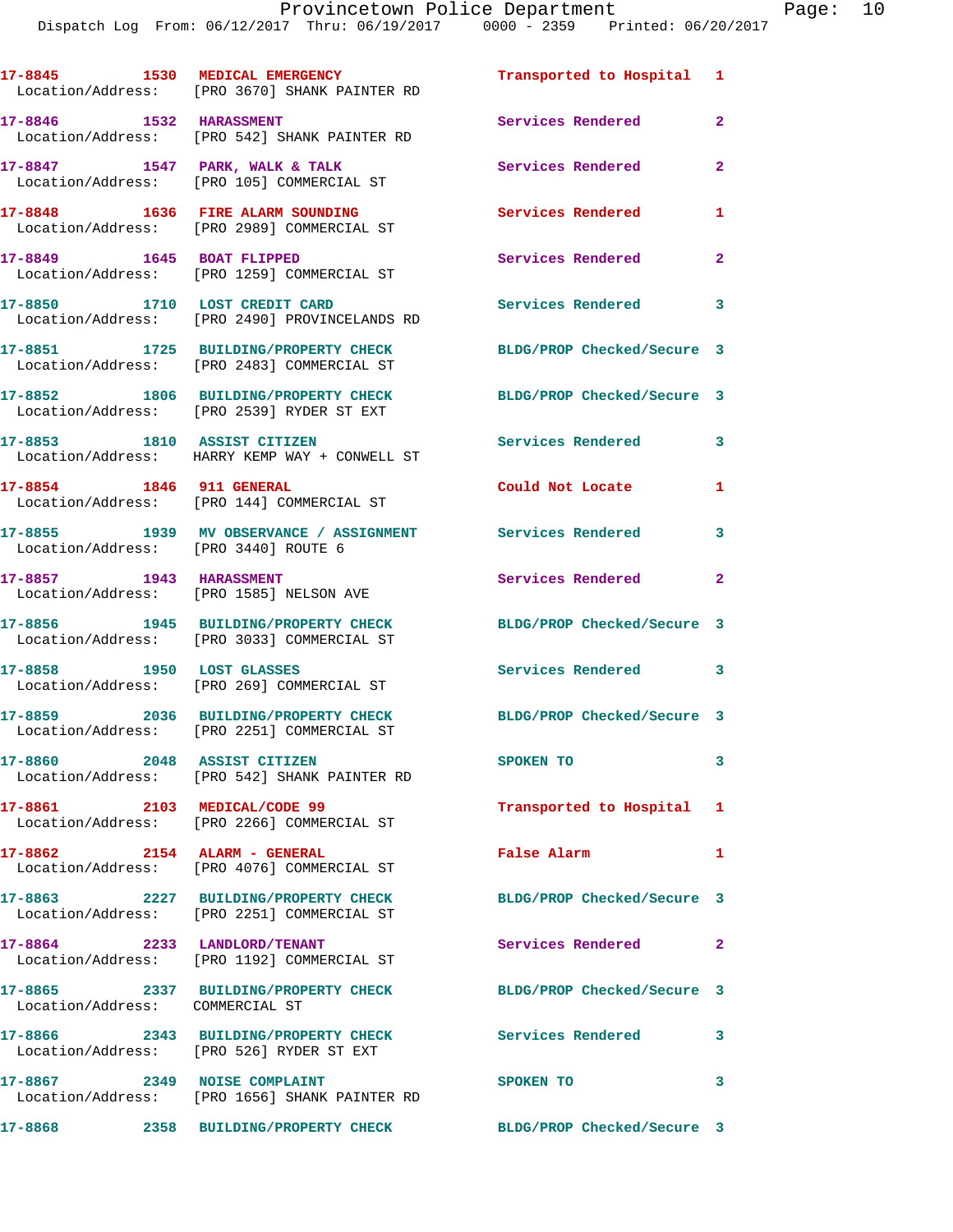Location/Address: [PRO 105] COMMERCIAL ST

## **For Date: 06/17/2017 - Saturday**

| Location/Address: BRADFORD ST                               | 17-8869 0001 BUILDING/PROPERTY CHECK BLDG/PROP Checked/Secure 3                                         |                            |                |
|-------------------------------------------------------------|---------------------------------------------------------------------------------------------------------|----------------------------|----------------|
| 17-8870 0006 BAR CHECK                                      | Location/Address: [PRO 3443] COMMERCIAL ST                                                              | Services Rendered          | $\overline{a}$ |
|                                                             | 17-8871 0015 BUILDING/PROPERTY CHECK<br>Location/Address: [PRO 1737] BRADFORD ST                        | <b>Services Rendered</b>   | 3              |
|                                                             | 17-8872 0025 BUILDING/PROPERTY CHECK<br>Location/Address: [PRO 175] COMMERCIAL ST                       | BLDG/PROP Checked/Secure 3 |                |
|                                                             | 17-8873 0040 MV STOP<br>Location: [PRO 3431] LOPES SQUARE                                               | <b>VERBAL WARNING</b>      | 3              |
|                                                             | 17-8874 0145 MV COMPLAINT<br>Location/Address: [PRO 2479] ROUTE 6                                       | No Action Required         | $\overline{a}$ |
|                                                             | 17-8875 0206 MV DISABLED<br>Location/Address: [PRO 3004] BRADFORD ST                                    | Services Rendered          | 3              |
|                                                             | 17-8876 0527 MV OBSERVANCE / ASSIGNMENT Services Rendered<br>Location/Address: COMMERCIAL ST + SNAIL RD |                            | 3              |
|                                                             | 17-8877 0600 BUILDING/PROPERTY CHECK<br>Location/Address: [PRO 3259] MACMILLAN WHARF                    | <b>Services Rendered</b>   | 3              |
|                                                             | 17-8878 0603 BUILDING/PROPERTY CHECK Services Rendered<br>Location/Address: [PRO 2483] COMMERCIAL ST    |                            | 3              |
|                                                             | 17-8879 0608 BUILDING/PROPERTY CHECK Services Rendered<br>Location/Address: [PRO 2493] BRADFORD ST      |                            | 3              |
|                                                             | 17-8880 0614 LOBBY TRAFFIC<br>Location/Address: [PRO 542] SHANK PAINTER RD                              | Services Rendered          | 3<br>8         |
| Location/Address: [PRO 3440] ROUTE 6                        | 17-8881 0756 MV OBSERVANCE / ASSIGNMENT Services Rendered                                               |                            | 3              |
|                                                             | 17-8882 0759 BUILDING/PROPERTY CHECK Services Rendered<br>Location/Address: [PRO 433] RYDER ST EXT      |                            | 3              |
|                                                             | 17-8883 0821 PARKING COMPLAINT / GENERAL Services Rendered<br>Location/Address: [PRO 3456] RYDER ST EXT |                            | $\mathbf{3}$   |
| Location/Address: [PRO 3287] ROUTE 6                        | 17-8884 0834 BUILDING/PROPERTY CHECK BLDG/PROP Checked/Secure 3                                         |                            |                |
|                                                             | 17-8885 0836 BUILDING/PROPERTY CHECK<br>Location/Address: [PRO 379] COMMERCIAL ST                       | BLDG/PROP Checked/Secure 3 |                |
| 17-8886 0851 PARK, WALK & TALK                              | Location/Address: [PRO 3259] MACMILLAN WHARF                                                            | Services Rendered          | 2              |
|                                                             | 17-8887 0900 MEDICAL EMERGENCY/EVAL<br>Location/Address: [PRO 3259] MACMILLAN WHARF                     | Transported to Hospital    | 1              |
| 17-8888 0923 ANIMAL CALL<br>Location/Address: ROUTE 6       |                                                                                                         | Services Rendered          | 2              |
| 17-8889 1011 LOST WALLET<br>Location/Address: COMMERCIAL ST |                                                                                                         | <b>Services Rendered</b>   | 3              |
| Location/Address: [PRO 2521] ROUTE 6                        | 17-8890 1014 MV OBSERVANCE / ASSIGNMENT Services Rendered                                               |                            | 3              |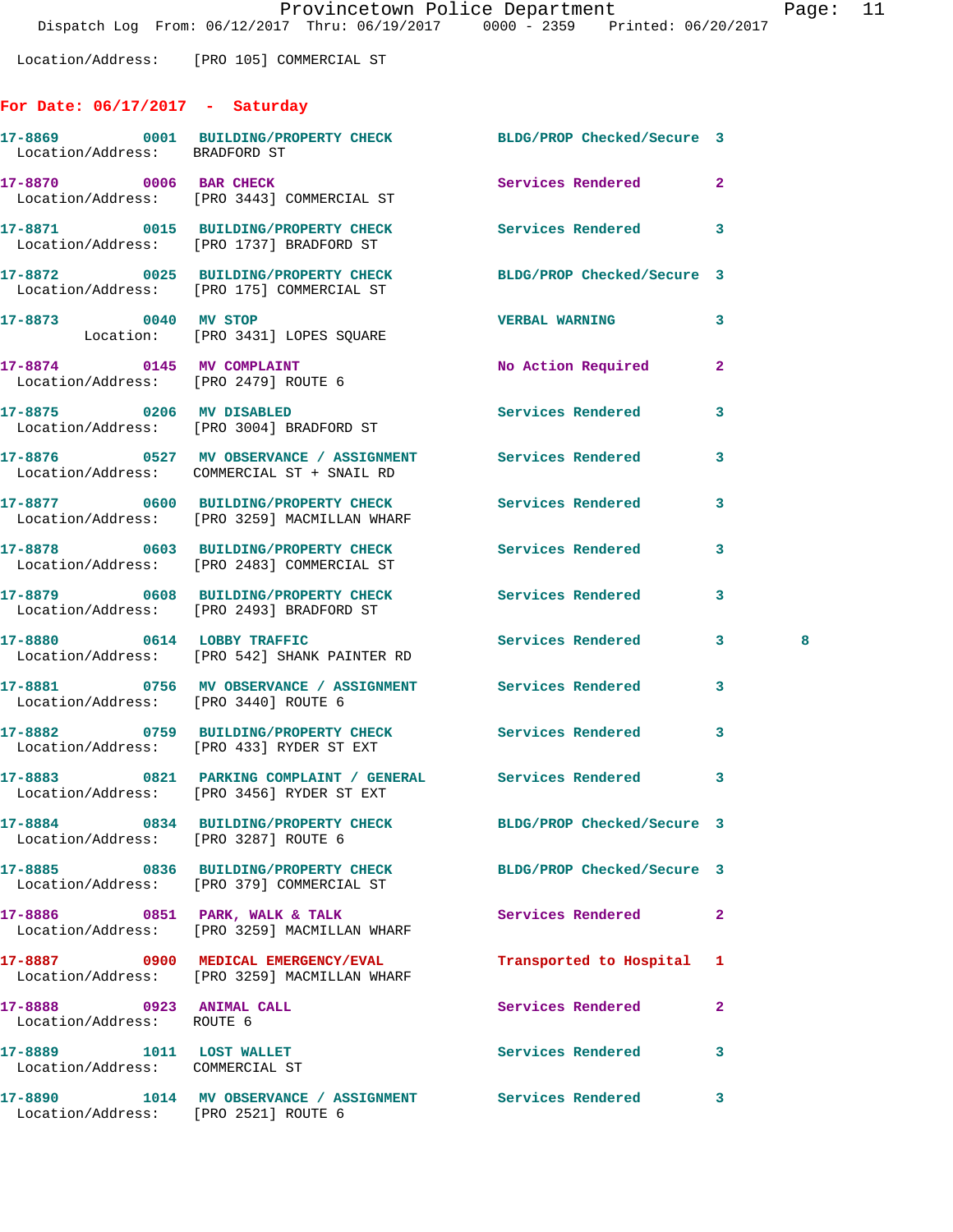|                                                                | Provincetown Police Department<br>Dispatch Log From: 06/12/2017 Thru: 06/19/2017 0000 - 2359 Printed: 06/20/2017 |                            |                |
|----------------------------------------------------------------|------------------------------------------------------------------------------------------------------------------|----------------------------|----------------|
|                                                                | 17-8891 1018 MV STOP<br>Location/Address: [PRO 2513] ROUTE 6                                                     | Citation/Warning Issued 3  |                |
|                                                                | 17-8892 1037 PARK, WALK & TALK<br>Location/Address: [PRO 105] COMMERCIAL ST                                      | Services Rendered          | $\overline{a}$ |
|                                                                | 17-8893 1100 PARKING COMPLAINT / GENERAL No Action Required<br>Location/Address: [PRO 197] COMMERCIAL ST         |                            | 3              |
| Location/Address: [PRO 546] ROUTE 6                            | 17-8894 1112 MV OBSERVANCE / ASSIGNMENT Services Rendered                                                        |                            | 3              |
|                                                                | 17-8895 1114 FLIGHT COVERAGE<br>Location/Address: [PRO 516] RACE POINT RD                                        | No Action Required         | $\mathbf{2}$   |
| 17-8896 1209 MV STOP                                           | Location/Address: [PRO 537] SHANK PAINTER RD                                                                     | Citation/Warning Issued    | 3              |
|                                                                | 17-8897 1303 MEDICAL EMERGENCY<br>Location/Address: [PRO 269] COMMERCIAL ST                                      | PATIENT REFUSAL            | 1              |
|                                                                | 17-8898 1313 COMPLAINT - STREET PERFORMERS Services Rendered<br>Location/Address: [PRO 3432] COMMERCIAL ST       |                            | 3              |
|                                                                | 17-8899 1348 BUILDING/PROPERTY CHECK<br>Location/Address: [PRO 1737] BRADFORD ST                                 | BLDG/PROP Checked/Secure 3 |                |
| 17-8900 1425 FOLLOW UP                                         | Location/Address: [PRO 1892] SHANK PAINTER RD                                                                    | Services Rendered          | $\mathbf{2}$   |
|                                                                | 17-8901 1513 PARK, WALK & TALK<br>Location/Address: [PRO 105] COMMERCIAL ST                                      | Services Rendered          | $\mathbf{2}$   |
|                                                                | 17-8902 1516 MEDICAL EMERGENCY<br>Location/Address: [PRO 440] HARRY KEMP WAY                                     | Transported to Hospital    | 1              |
| 17-8903 1651 HAZARDS-FLOODING<br>Location/Address: WINTHROP ST |                                                                                                                  | <b>Services Rendered</b>   | $\mathbf{2}$   |
| $17 - 8904$ 1720 FOUND C.C.                                    | Location/Address: [PRO 515] RACE POINT RD                                                                        | <b>Services Rendered</b>   | 3              |
| 17-8905 1900 COMPLAINT                                         | Location/Address: [PRO 3259] MACMILLAN WHARF                                                                     | <b>SPOKEN TO</b>           | 3              |
|                                                                | 17-8907 1947 BUILDING/PROPERTY CHECK<br>Location/Address: [PRO 1737] BRADFORD ST                                 | BLDG/PROP Checked/Secure 3 |                |
| Location/Address: HARRY KEMP WAY                               | 17-8908 1948 MV OBSERVANCE / ASSIGNMENT Services Rendered                                                        |                            | 3              |
|                                                                | 17-8909 2036 BUILDING/PROPERTY CHECK<br>Location/Address: [PRO 3242] COMMERCIAL ST                               | BLDG/PROP Checked/Secure 3 |                |
|                                                                | 17-8910 2043 FOUND CAMERA W/BAG<br>Location/Address: [PRO 3259] MACMILLAN WHARF                                  | Services Rendered          | 3              |
|                                                                | 17-8911 2107 PARKING COMPLAINT / GENERAL SPOKEN TO<br>Location/Address: COMMERCIAL ST + KENDALL LN               |                            | 3              |
|                                                                | 17-8912 2110 BUILDING/PROPERTY CHECK<br>Location/Address: [PRO 105] COMMERCIAL ST                                | BLDG/PROP Checked/Secure 3 |                |
| Location/Address: [PRO 3287] ROUTE 6                           |                                                                                                                  | BLDG/PROP Checked/Secure 3 |                |

Location/Address: [PRO 3242] COMMERCIAL ST

**17-8914 2133 BUILDING/PROPERTY CHECK BLDG/PROP Checked/Secure 3** 

**17-8915 2139 DISTURBANCE SPOKEN TO 1**  Location/Address: [PRO 2977] COMMERCIAL ST

- 
-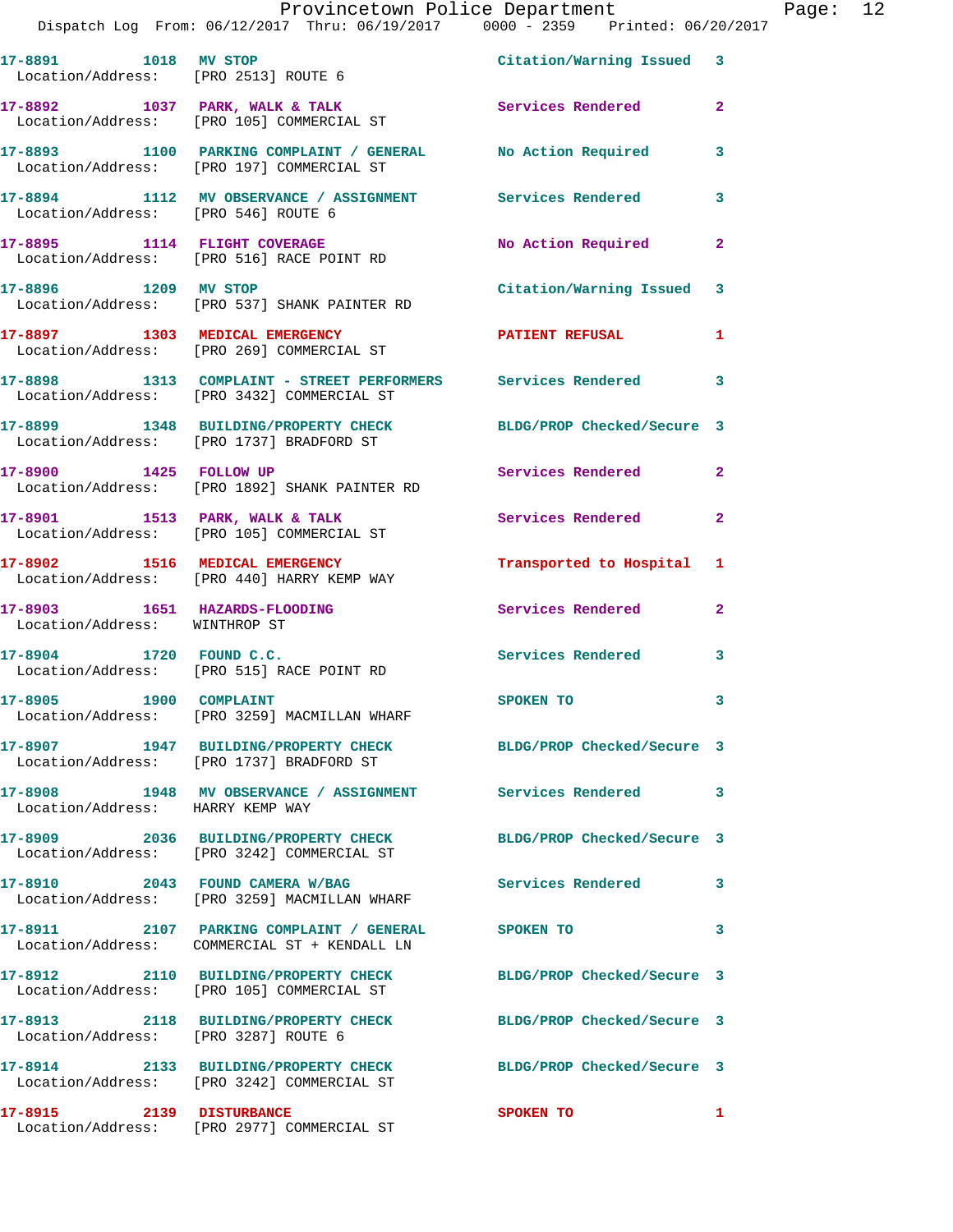|                              |      | DISPACCH LOY FION. 00/14/2017 INIU. 00/19/2017 |             | $UUUU = 2339$ PIINCE $UU/ZU/ZU1$ |
|------------------------------|------|------------------------------------------------|-------------|----------------------------------|
| 17-8916<br>Location/Address: | 2143 | <b>DISTURBANCE</b><br>[PRO 105] COMMERCIAL ST  | SPOKEN TO   |                                  |
| 17-8917                      | 2214 | <b>ELEVATOR CALL</b>                           | False Alarm |                                  |

 Location/Address: [PRO 105] COMMERCIAL ST **17-8918 2217 ALARM - FIRE False Alarm 1**  Location/Address: [PRO 3260] BRADFORD ST EXT **17-8919 2244 BUILDING/PROPERTY CHECK BLDG/PROP Checked/Secure 3**  Location/Address: [PRO 3242] COMMERCIAL ST **17-8920** 2306 NOISE COMPLAINT SPOKEN TO 3 Location/Address: [PRO 444] HIGH POLE HILL 17-8924 2321 BAR CHECK Services Rendered 2 Location/Address: [PRO 3443] COMMERCIAL ST **17-8925 2335 BAR CHECK Services Rendered 2**  Location/Address: [PRO 208] COMMERCIAL ST **17-8922 2336 BUILDING/PROPERTY CHECK BLDG/PROP Checked/Secure 3**  Location/Address: COMMERCIAL ST

**17-8923 2338 BUILDING/PROPERTY CHECK BLDG/PROP Checked/Secure 3**  Location/Address: [PRO 182] COMMERCIAL ST **17-8926 2356 MV STOP VERBAL WARNING 3**  Location/Address: BRADFORD ST

## **For Date: 06/18/2017 - Sunday**

|                                                                       | 17-8927 0001 MV OBSERVANCE / ASSIGNMENT Services Rendered<br>Location/Address: BRADFORD ST + RYDER ST           |                            | $\overline{\mathbf{3}}$ |    |
|-----------------------------------------------------------------------|-----------------------------------------------------------------------------------------------------------------|----------------------------|-------------------------|----|
|                                                                       | 17-8928 0022 LOBBY TRAFFIC<br>Location/Address: [PRO 542] SHANK PAINTER RD                                      | <b>Services Rendered</b>   | $\overline{2}$          | 19 |
|                                                                       | 17-8930   0131 MV OBSERVANCE / ASSIGNMENT   Services Rendered<br>Location/Address: BRADFORD ST + HIGH POLE HILL |                            | $\overline{\mathbf{3}}$ |    |
|                                                                       | 17-8931 0205 BUILDING/PROPERTY CHECK<br>Location/Address: [PRO 2500] COMMERCIAL ST                              | <b>Services Rendered</b>   | $\overline{\mathbf{3}}$ |    |
| 17-8932 0211 DISTURBANCE                                              | Location/Address: [PRO 75] CAPTAIN BERTIES WAY                                                                  | <b>Services Rendered</b>   | $\mathbf{1}$            |    |
| 17-8933 0212 NOISE COMPLAINT<br>Location/Address: [PRO 1371] COURT ST |                                                                                                                 | <b>Services Rendered</b>   | $\overline{\mathbf{3}}$ |    |
|                                                                       | 17-8934 0215 MEDICAL EMERGENCY<br>Location/Address: [PRO 75] CAPTAIN BERTIES WAY                                | <b>PATIENT REFUSAL</b>     | $\mathbf{1}$            |    |
|                                                                       | 17-8936 0427 BUILDING/PROPERTY CHECK<br>Location/Address: [PRO 3670] SHANK PAINTER RD                           | <b>Services Rendered</b>   | $\overline{\mathbf{3}}$ |    |
|                                                                       | 17-8937 0428 BUILDING/PROPERTY CHECK<br>Location/Address: [PRO 3296] SHANK PAINTER RD                           | <b>Services Rendered</b>   | 3                       |    |
|                                                                       | 17-8938 0433 BUILDING/PROPERTY CHECK<br>Location/Address: [PRO 3259] MACMILLAN WHARF                            | <b>Services Rendered</b>   | 3                       |    |
|                                                                       | 17-8939 0453 ALARM - FIRE<br>Location/Address: [PRO 1245] SEASHORE PARK DR                                      | <b>Services Rendered</b>   | $\mathbf{1}$            |    |
|                                                                       | 17-8940 0544 BUILDING/PROPERTY CHECK<br>Location/Address: [PRO 99] COMMERCIAL ST                                | BLDG/PROP Checked/Secure 3 |                         |    |
|                                                                       | 17-8941 0558 MV OBSERVANCE / ASSIGNMENT Services Rendered                                                       |                            | 3                       |    |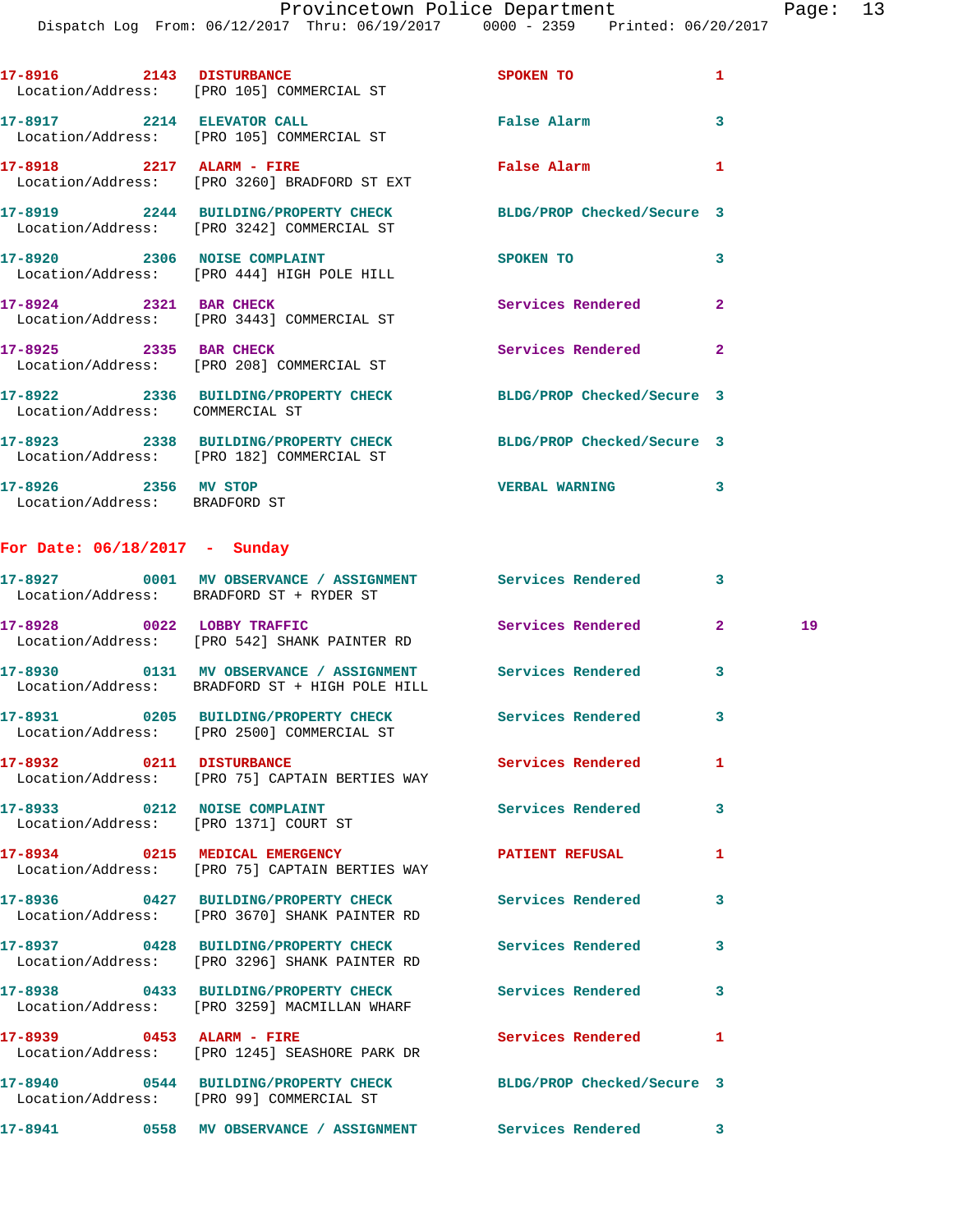|                                                                           | Provincetown Police Department<br>Dispatch Log From: 06/12/2017 Thru: 06/19/2017 0000 - 2359 Printed: 06/20/2017 |                          |                |
|---------------------------------------------------------------------------|------------------------------------------------------------------------------------------------------------------|--------------------------|----------------|
| Location/Address: [PRO 2521] ROUTE 6                                      |                                                                                                                  |                          |                |
|                                                                           | 17-8942 0724 BUILDING/PROPERTY CHECK BLDG/PROP Checked/Secure 3<br>Location/Address: [PRO 1737] BRADFORD ST      |                          |                |
| Location/Address: [PRO 1737] BRADFORD ST                                  | 17-8943 0725 MV OBSERVANCE / ASSIGNMENT Services Rendered                                                        |                          | 3              |
| 17-8944 0833 MEDICAL EMERGENCY<br>Location/Address: [PRO 726] BRADFORD ST |                                                                                                                  | Transported to Hospital  | 1              |
| 17-8945 0926 LOST WHITE WALLET<br>Location/Address: COMMERCIAL ST         |                                                                                                                  | Services Rendered        | 3              |
|                                                                           | 17-8946 1008 ASSIST CITIZEN<br>Location/Address: [PRO 542] SHANK PAINTER RD                                      | Services Rendered        | 3              |
| 17-8948 1128 MEDICAL EMERGENCY<br>Location/Address: [PRO 3222] ALDEN ST   |                                                                                                                  | Transported to Hospital  | 1              |
|                                                                           | 17-8949 1130 CO DETECTOR PROBLEM<br>Location/Address: [PRO 1204] COMMERCIAL ST                                   | Services Rendered        | 1              |
|                                                                           | 17-8950 1147 MEDICAL EMERGENCY<br>Location/Address: [PRO 1288] BRADFORD ST                                       | Transported to Hospital  | 1              |
|                                                                           | 17-8951 1249 POSSIBLE LARCENY<br>Location/Address: [PRO 542] SHANK PAINTER RD                                    | Investigated             | $\overline{a}$ |
|                                                                           | 17-8952 1311 WELLNESS CHECK<br>Location/Address: [PRO 106] COMMERCIAL ST                                         | <b>Services Rendered</b> | 3              |
| 17-8953 1430 FOUND WALLET                                                 | Location: [PRO 3431] LOPES SQUARE                                                                                | <b>Services Rendered</b> | 3              |
|                                                                           | 17-8954 1546 MV ACCIDENT<br>Location/Address: [PRO 3259] MACMILLAN WHARF                                         | Services Rendered        | 1              |
| 17-8955 1548 LOST IPHONE<br>Location/Address: [PRO 80] CARVER ST          |                                                                                                                  | SPOKEN TO                | 3              |
| 17-8956 1552 MEDICAL EMERGENCY                                            | Location/Address: [PRO 3949] COMMERCIAL ST + RYDER ST                                                            | Transported to Hospital  | 1              |
|                                                                           | 17-8957 1605 ANIMAL CALL-LOOSE DOG<br>Location/Address: [PRO 1952] COMMERCIAL ST                                 | Services Rendered        | $\mathbf{2}$   |
| 17-8958 1608 MV ACCIDENT                                                  | Location/Address: [PRO 3296] SHANK PAINTER RD                                                                    | Services Rendered        | 1              |
| 17-8959 1632 ANIMAL CALL<br>Location/Address: [PRO 3287] ROUTE 6          |                                                                                                                  | <b>GONE ON ARRIVAL</b>   | 2              |
| 17-8960 1645 FOLLOW UP                                                    | Location/Address: [PRO 106] COMMERCIAL ST                                                                        | <b>GONE ON ARRIVAL</b>   | 2              |
| 17-8961 1700 MEDICAL EMERGENCY<br>Location/Address: [PRO 726] BRADFORD ST |                                                                                                                  | Transported to Hospital  | 1              |
| 17-8962 1701 MISSING CAT                                                  | Location/Address: [PRO 1736] CONANT ST                                                                           | Services Rendered        | $\mathbf{2}$   |
|                                                                           | 17-8964 1729 ANIMAL CALL-DEAD SEAGULL Services Rendered<br>Location/Address: [PRO 2539] RYDER ST EXT             |                          | $\mathbf{2}$   |
|                                                                           | 17-8965 1807 MV OBSERVANCE / ASSIGNMENT Services Rendered<br>Location/Address: HOWLAND ST + BRADFORD ST          |                          | 3              |
| 17-8966 1814 MV STOP<br>Location/Address: BRADFORD ST                     |                                                                                                                  | <b>VERBAL WARNING</b>    | 3              |

Page: 14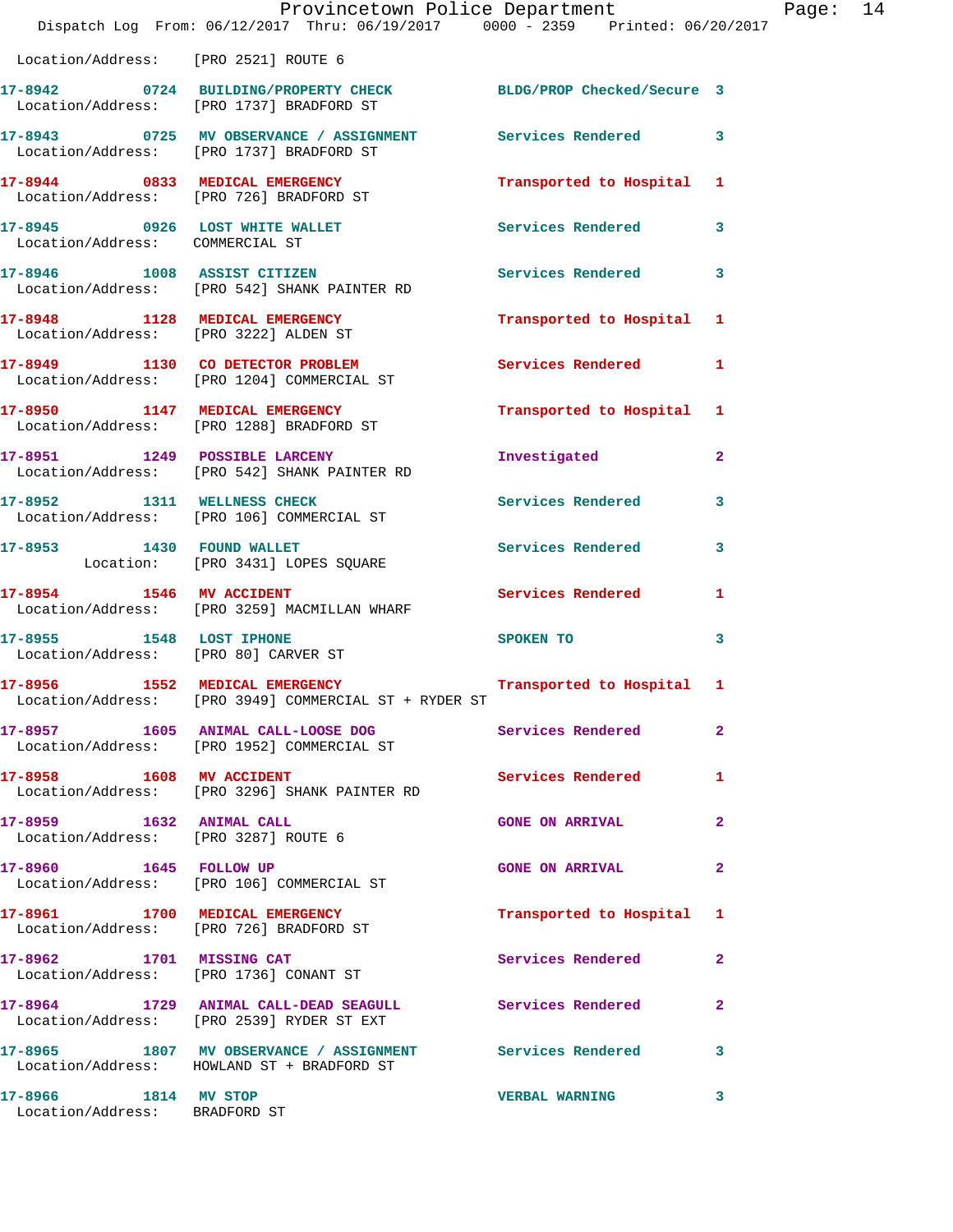|                                 |                                                                                                                 | Provincetown Police Department |              | Page: 15 |  |
|---------------------------------|-----------------------------------------------------------------------------------------------------------------|--------------------------------|--------------|----------|--|
|                                 | Dispatch Log From: 06/12/2017 Thru: 06/19/2017 0000 - 2359 Printed: 06/20/2017                                  |                                |              |          |  |
|                                 | 17-8967 1856 ASSIST CITIZEN No Action Required 3<br>Location/Address: [PRO 3335] COMMERCIAL ST                  |                                |              |          |  |
|                                 | 17-8968 1950 MEDICAL EMERGENCY 1 PATIENT REFUSAL 1<br>Location/Address: [PRO 3283] COMMERCIAL ST                |                                |              |          |  |
|                                 | 17-8969 1951 ANIMAL CALL<br>Location/Address: [PRO 204] COMMERCIAL ST                                           | Services Rendered              | $\mathbf{2}$ |          |  |
|                                 | 17-8970 1955 PROPERTY DAMAGE<br>Location/Address: [PRO 75] CAPTAIN BERTIES WAY                                  | Services Rendered 3            |              |          |  |
| Refer To $P/C$ : 17-91-AR       | 17-8972 2129 MEDICAL EMERGENCY<br>Location/Address: [PRO 542] SHANK PAINTER RD                                  | Services Rendered 1            |              |          |  |
| Refer To Accident: 17-30-AC     | 17-8973 2153 MV COMPLAINT<br>Location/Address: [PRO 357] COMMERCIAL ST                                          | Services Rendered              | $\mathbf{2}$ |          |  |
|                                 | 17-8974 2241 BUILDING/PROPERTY CHECK BLDG/PROP Checked/Secure 3<br>Location/Address: [PRO 3242] COMMERCIAL ST   |                                |              |          |  |
|                                 | 17-8975 2301 FOUND PROPERTY<br>Location/Address: [PRO 526] RYDER ST EXT                                         | Services Rendered 3            |              |          |  |
|                                 | 17-8976 2317 BUILDING/PROPERTY CHECK BLDG/PROP Checked/Secure 3<br>Location/Address: [PRO 105] COMMERCIAL ST    |                                |              |          |  |
|                                 | 17-8977 2333 PARK, WALK & TALK Services Rendered 2<br>Location: CENTER ROAM                                     |                                |              |          |  |
| 17-8978 2339 MV STOP            | Location/Address: BRADFORD ST + JOHNSON ST                                                                      | <b>VERBAL WARNING</b>          | 3            |          |  |
|                                 | 17-8979 2346 MV OBSERVANCE / ASSIGNMENT Services Rendered 3<br>Location/Address: [PRO 3004] BRADFORD ST         |                                |              |          |  |
| For Date: $06/19/2017$ - Monday |                                                                                                                 |                                |              |          |  |
|                                 | 17-8980 0003 BUILDING/PROPERTY CHECK BLDG/PROP Checked/Secure 3<br>Location/Address: [PRO 1952] COMMERCIAL ST   |                                |              |          |  |
|                                 | 17-8981 0006 LOBBY TRAFFIC<br>Location/Address: [PRO 542] SHANK PAINTER RD                                      | Services Rendered 2            |              | 34       |  |
|                                 | 17-8982 0018 BUILDING/PROPERTY CHECK BLDG/PROP Checked/Secure 3<br>Location/Address: [PRO 3259] MACMILLAN WHARF |                                |              |          |  |
|                                 | 17-8983 0022 MV OBSERVANCE / ASSIGNMENT Services Rendered 3<br>Location/Address: HIGH POLE HILL + BRADFORD ST   |                                |              |          |  |
|                                 | 17-8984 0024 BUILDING/PROPERTY CHECK BLDG/PROP Checked/Secure 3<br>Location/Address: [PRO 1989] COMMERCIAL ST   |                                |              |          |  |
|                                 | 17-8985 0030 MV OBSERVANCE / ASSIGNMENT No Action Required 3<br>Location/Address: HOWLAND ST + BRADFORD ST      |                                |              |          |  |
| Location/Address: COMMERCIAL ST | 17-8987 0044 BUILDING/PROPERTY CHECK BLDG/PROP Checked/Secure 3                                                 |                                |              |          |  |
|                                 | 17-8988 0048 BUILDING/PROPERTY CHECK BLDG/PROP Checked/Secure 3<br>Location/Address: [PRO 2483] COMMERCIAL ST   |                                |              |          |  |
|                                 | 17-8989 0052 BUILDING/PROPERTY CHECK BLDG/PROP Checked/Secure 3<br>Location/Address: [PRO 1737] BRADFORD ST     |                                |              |          |  |
|                                 | 17-8990 0103 PARK, WALK & TALK<br>Location/Address: [PRO 105] COMMERCIAL ST                                     | Services Rendered 2            |              |          |  |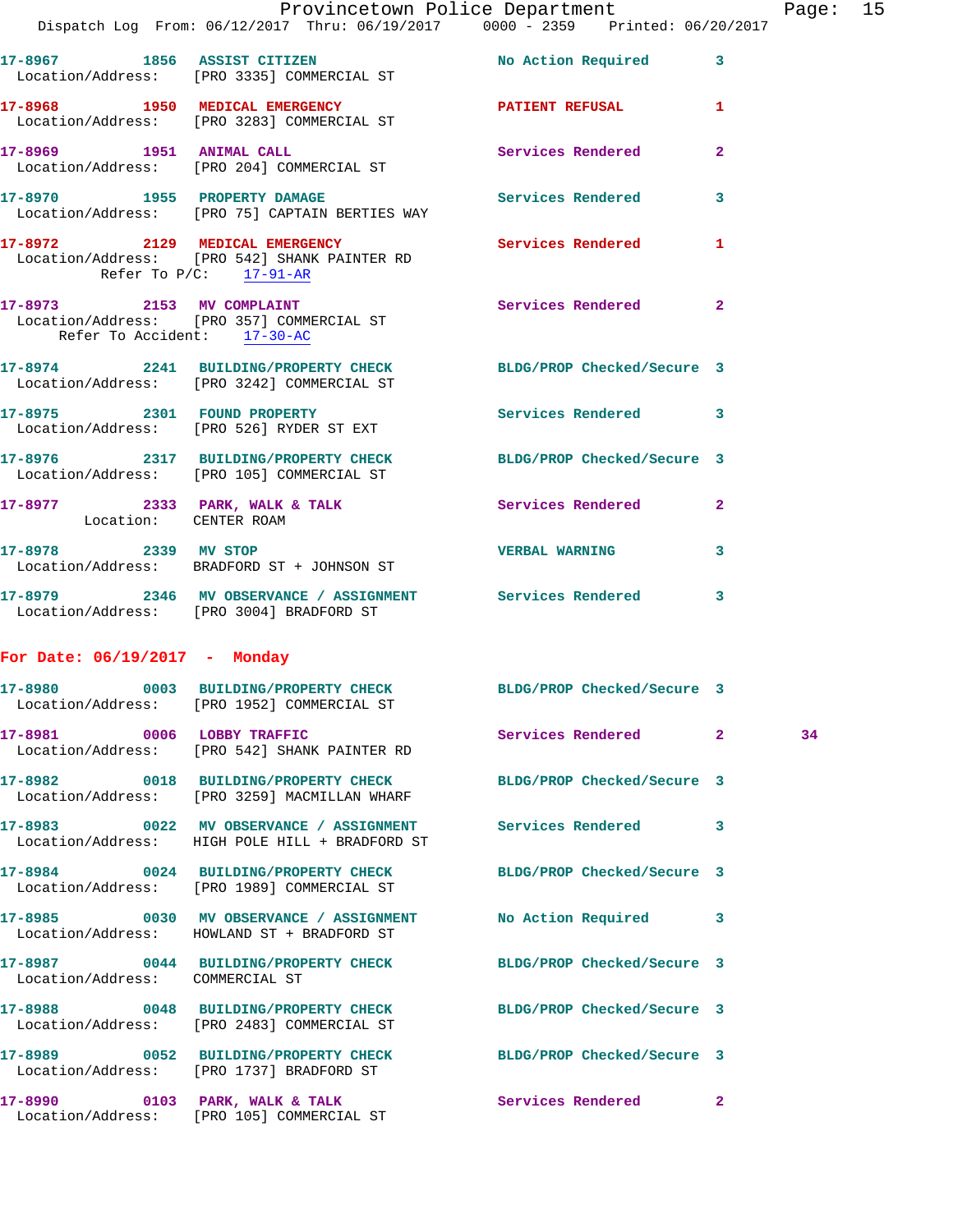|                                      | Dispatch Log From: 06/12/2017 Thru: 06/19/2017 0000 - 2359 Printed: 06/20/2017                                   | Provincetown Police Department |              | Page: 16 |  |
|--------------------------------------|------------------------------------------------------------------------------------------------------------------|--------------------------------|--------------|----------|--|
|                                      | 17-8991 0107 BUILDING/PROPERTY CHECK BLDG/PROP Checked/Secure 3<br>Location/Address: [PRO 3609] COMMERCIAL ST    |                                |              |          |  |
|                                      | 17-8992 0130 BUILDING/PROPERTY CHECK BLDG/PROP Checked/Secure 3<br>Location/Address: [PRO 2500] COMMERCIAL ST    |                                |              |          |  |
|                                      | 17-8993 0140 MV OBSERVANCE / ASSIGNMENT Services Rendered 3<br>Location/Address: STANDISH ST + BRADFORD ST       |                                |              |          |  |
|                                      | 17-8994 0207 BUILDING/PROPERTY CHECK BLDG/PROP Checked/Secure 3<br>Location/Address: [PRO 186] COMMERCIAL ST     |                                |              |          |  |
|                                      | 17-8995 0213 BUILDING/PROPERTY CHECK Services Rendered 3<br>Location/Address: [PRO 433] RYDER ST EXT             |                                |              |          |  |
|                                      | 17-8996 0224 BUILDING/PROPERTY CHECK BLDG/PROP Checked/Secure 3<br>Location/Address: [PRO 530] SHANK PAINTER RD  |                                |              |          |  |
|                                      | 17-8997 0332 BUILDING/PROPERTY CHECK BLDG/PROP Checked/Secure 3<br>Location/Address: [PRO 1778] SHANK PAINTER RD |                                |              |          |  |
| Location/Address: [PRO 3440] ROUTE 6 | 17-8998 0519 MV OBSERVANCE / ASSIGNMENT Services Rendered 3                                                      |                                |              |          |  |
| Location/Address: [PRO 3921] ROUTE 6 | 17-8999 0614 BUILDING/PROPERTY CHECK BLDG/PROP Checked/Secure 3                                                  |                                |              |          |  |
|                                      | 17-9000 0622 BUILDING/PROPERTY CHECK BLDG/PROP Checked/Secure 3<br>Location/Address: [PRO 447] JEROME SMITH RD   |                                |              |          |  |
|                                      | 17-9001 0806 FOUND WALLET<br>Location/Address: [PRO 2513] ROUTE 6                                                | Services Rendered 3            |              |          |  |
|                                      | 17-9002 0818 AT SCHOOL<br>Location/Address: [PRO 569] WINSLOW ST                                                 | Services Rendered              | 3            |          |  |
|                                      | 17-9003 0935 HARASSMENT COMPLAINT Services Rendered 2<br>Location/Address: [PRO 539] SHANK PAINTER RD            |                                |              | 1        |  |
|                                      | 17-9004 0944 LOST/STOLEN WALLET<br>Location/Address: [PRO 285] COMMERCIAL ST                                     | <b>Services Rendered</b>       | $\mathbf{3}$ |          |  |
| 17-9005 1005 LIFT ASSIST             | Location/Address: [PRO 726] BRADFORD ST                                                                          | Services Rendered 1            |              |          |  |
|                                      | 17-9006 1011 PARKED MV COMPLAINT Services Rendered 2<br>Location/Address: [PRO 935] FRANKLIN ST                  |                                |              |          |  |
|                                      | 17-9007 1042 WELL-BEING CHECK<br>Location/Address: [PRO 542] SHANK PAINTER RD                                    | Taken/Referred to Other 3      |              |          |  |
|                                      | 17-9008 1046 POSSIBLE LARCENCY<br>Location/Address: [PRO 357] COMMERCIAL ST                                      | Investigated                   | $\mathbf{2}$ |          |  |
|                                      | 17-9009 1118 MEDICAL EMERGENCY DOT<br>Location/Address: [PRO 440] HARRY KEMP WAY                                 | Transported to Hospital 1      |              |          |  |
|                                      | 17-9011 1156 LOST BRACELET<br>Location/Address: [PRO 3259] MACMILLAN WHARF                                       | Services Rendered              | 3            |          |  |
|                                      | 17-9012 1218 DOG IN MV<br>Location/Address: [PRO 2500] COMMERCIAL ST                                             | Services Rendered              | $\mathbf{2}$ |          |  |
|                                      | 17-9013 1224 PARKING COMPLAINT / GENERAL SPOKEN TO<br>Location/Address: UPPER MILLER HILL RD                     |                                | 3            |          |  |
|                                      | 17-9014 1226 LOST CREDIT CARD<br>Location/Address: [PRO 542] SHANK PAINTER RD                                    | Services Rendered 3            |              |          |  |
|                                      | 17-9015 1236 BUILDING/PROPERTY CHECK BLDG/PROP Checked/Secure 3                                                  |                                |              |          |  |

Location/Address: [PRO 3259] MACMILLAN WHARF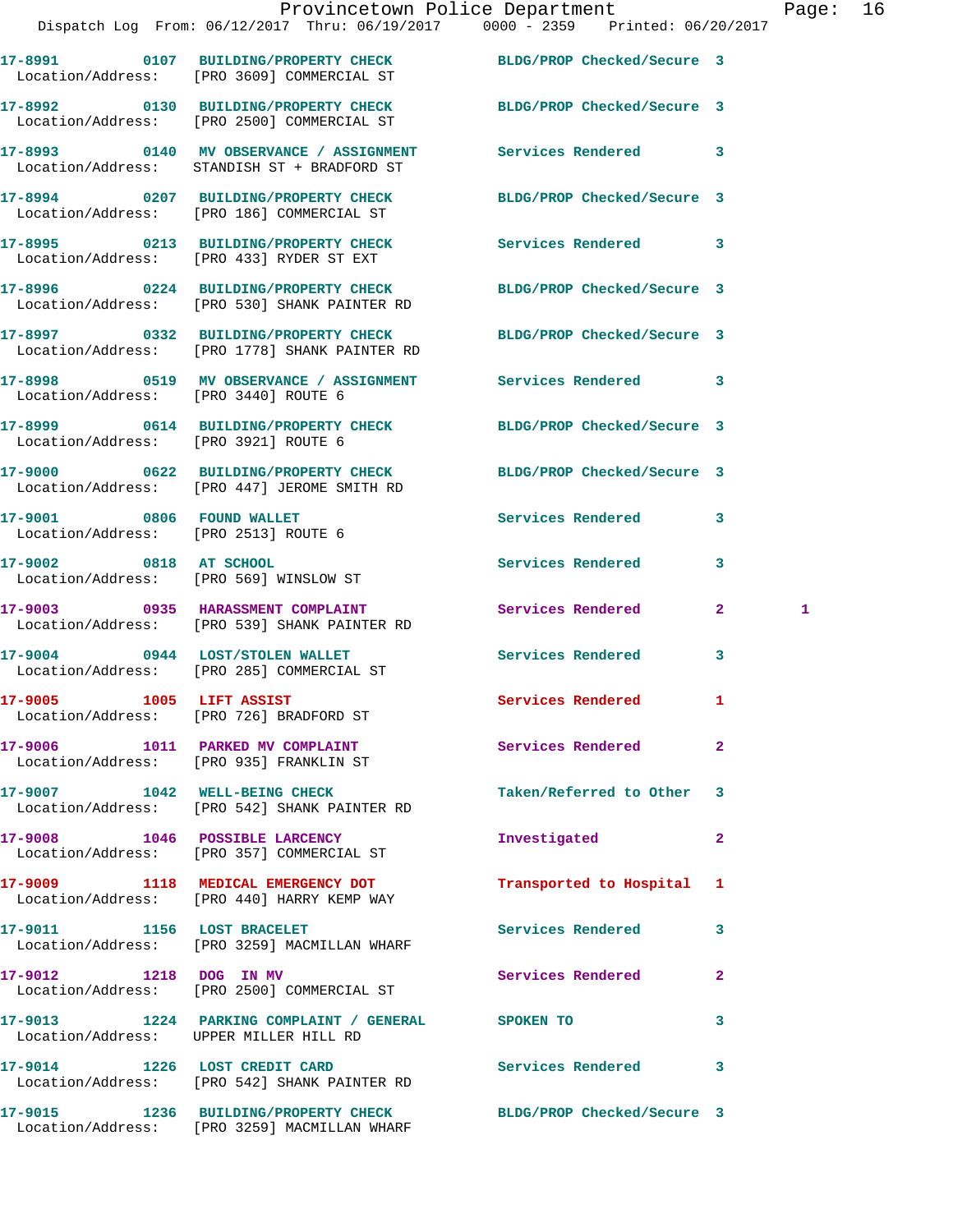|                                                                   | 17-9017 1309 SERVE RESTRAINING ORDER Services Rendered<br>Location/Address: [PRO 1141] WEBSTER PL                    |                            | $\mathbf{2}$ |
|-------------------------------------------------------------------|----------------------------------------------------------------------------------------------------------------------|----------------------------|--------------|
|                                                                   | 17-9018 1327 MV OBSERVANCE / ASSIGNMENT<br>Location/Address: BRADFORD ST + STANDISH ST                               | No Action Required         | $\mathbf{3}$ |
| 17-9019 1431 KNIFE STOLEN                                         | Location/Address: [PRO 196] COMMERCIAL ST                                                                            | Investigated               | $\mathbf{2}$ |
|                                                                   | 17-9021 1524 POSSIBLE SUSPECTS 17-9019<br>Location/Address: [PRO 204] COMMERCIAL ST                                  | No Action Required         | $\mathbf{2}$ |
|                                                                   | 17-9022 1600 BUILDING/PROPERTY CHECK<br>Location/Address: [PRO 2898] JEROME SMITH RD                                 | BLDG/PROP Checked/Secure 3 |              |
| Location/Address: [PRO 2521] ROUTE 6                              | 17-9023 1616 MV OBSERVANCE / ASSIGNMENT Services Rendered                                                            |                            | 3            |
| 17-9024 1628 MV STOP<br>Location/Address: ROUTE 6 + SNAIL RD      |                                                                                                                      | <b>VERBAL WARNING</b>      | $\mathbf{3}$ |
|                                                                   | 17-9025 1716 PARKING COMPLAINT / GENERAL Citation/Warning Issued 3<br>Location/Address: [PRO 75] CAPTAIN BERTIES WAY |                            |              |
|                                                                   | 17-9026 1746 TOWN MEETING COVERAGE<br>Location/Address: [PRO 105] COMMERCIAL ST                                      | Services Rendered 3        |              |
|                                                                   | 17-9027 1759 LIFT ASSIST/TRANSPORT<br>Location/Address: [PRO 726] BRADFORD ST                                        | Transported to Hospital 1  |              |
| 17-9028 1813 MEDICAL EMERGENCY<br>Location/Address: COMMERCIAL ST |                                                                                                                      | Transported to Hospital 1  |              |
|                                                                   | 17-9030 1900 ASSIST CITIZEN<br>Location/Address: [PRO 112] COMMERCIAL ST                                             | Could Not Locate           | 3            |
| 17-9031 1922 LOST/FOUND PROPERTY                                  | Location/Address: [PRO 542] SHANK PAINTER RD                                                                         | <b>Services Rendered</b>   | 3            |
|                                                                   | 17-9032 1930 BUILDING/PROPERTY CHECK<br>Location/Address: [PRO 3242] COMMERCIAL ST                                   | BLDG/PROP Checked/Secure 3 |              |
| 17-9033 1938 MV STOP                                              | Location/Address: HOWLAND ST + BRADFORD ST                                                                           | <b>VERBAL WARNING</b>      | $\mathbf{3}$ |
|                                                                   | 17-9034 2016 LOST CREDIT CARD<br>Location/Address: [PRO 542] SHANK PAINTER RD                                        | Services Rendered          | 3            |
| 17-9035 2020 MV STOP                                              | Location/Address: STANDISH ST + COMMERCIAL ST                                                                        | No Action Required 3       |              |
|                                                                   | 17-9036 2043 BUILDING/PROPERTY CHECK<br>Location/Address: [PRO 3242] COMMERCIAL ST                                   | BLDG/PROP Checked/Secure 3 |              |
|                                                                   | 17-9037 2059 BUILDING/PROPERTY CHECK<br>Location/Address: [PRO 1737] BRADFORD ST                                     | BLDG/PROP Checked/Secure 3 |              |
|                                                                   | 17-9038 2127 BUILDING/PROPERTY CHECK<br>Location/Address: [PRO 3242] COMMERCIAL ST                                   | BLDG/PROP Checked/Secure 3 |              |
|                                                                   | 17-9040 2131 BUILDING/PROPERTY CHECK<br>Location/Address: [PRO 105] COMMERCIAL ST                                    | BLDG/PROP Checked/Secure 3 |              |
| 17-9041 2132 FOLLOW UP                                            | Location/Address: [PRO 106] COMMERCIAL ST                                                                            | Could Not Locate           | $\mathbf{2}$ |
| 17-9043 2218 SERVICE CALL<br>Location/Address: SOPER ST           |                                                                                                                      | <b>Services Rendered</b>   | 3            |
| 17-9044                                                           | 2259 BUILDING/PROPERTY CHECK                                                                                         | BLDG/PROP Checked/Secure 3 |              |